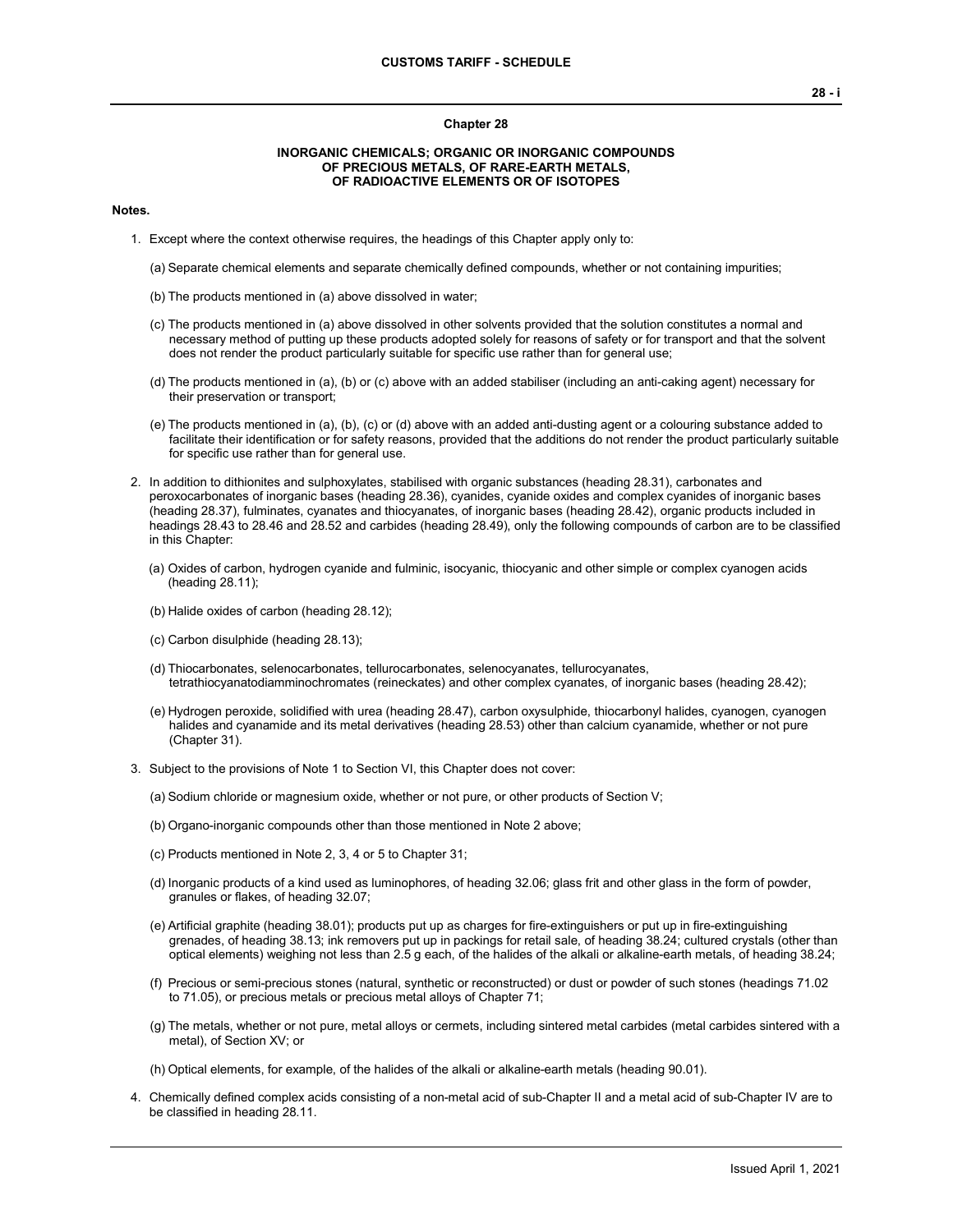- **28 - ii**
	- 5. Headings 28.26 to 28.42 apply only to metal or ammonium salts or peroxysalts.

Except where the context otherwise requires, double or complex salts are to be classified in heading 28.42.

- 6. Heading 28.44 applies only to:
	- (a) Technetium (atomic No. 43), promethium (atomic No. 61), polonium (atomic No. 84) and all elements with an atomic number greater than 84;
	- (b) Natural or artificial radioactive isotopes (including those of the precious metals or of the base metals of Sections XIV and XV), whether or not mixed together;
	- (c) Compounds, inorganic or organic, of these elements or isotopes, whether or not chemically defined, whether or not mixed together;
	- (d) Alloys, dispersions (including cermets), ceramic products and mixtures containing these elements or isotopes or inorganic or organic compounds thereof and having a specific radioactivity exceeding 74 Bq/g (0.002  $\mu$  Ci/g);
	- (e) Spent (irradiated) fuel elements (cartridges) of nuclear reactors;
	- (f) Radioactive residues whether or not usable.

The term "isotopes", for the purposes of this Note and of the wording of headings 28.44 and 28.45, refers to:

- individual nuclides, excluding, however, those existing in nature in the monoisotopic state;
- mixtures of isotopes of one and the same element, enriched in one or several of the said isotopes, that is, elements of which the natural isotopic composition has been artificially modified.
- 7. Heading 28.53 includes copper phosphide (phosphor copper) containing more than 15% by weight of phosphorus.
- 8. Chemical elements (for example, silicon and selenium) doped for use in electronics are to be classified in this Chapter, provided that they are in forms unworked as drawn, or in the form of cylinders or rods. When cut in the form of discs, wafers or similar forms, they fall in heading 38.18.

#### **Subheading Note.**

1. For the purposes of subheading 2852.10, the expression "chemically defined" means all organic or inorganic compounds of mercury meeting the requirements of paragraphs (a) to (e) of Note 1 to Chapter 28 or paragraphs (a) to (h) of Note 1 to Chapter 29.

#### **Supplementary Note.**

- 1. For the purpose of tariff items of this Chapter, the following terms have the meanings hereby assigned to them:
	- (a) "Glues or adhesives" goods described in heading 35.06;
	- (b) "Optical fibres or optical fibre bundles or cables" goods described in subheading 9001.10;
	- (c) "Typewriter or similar ribbons" goods described in subheading 9612.10;
	- (d) "Polymers in primary forms or profile shapes or sheets of plastics" goods described in subheadings 3901.10 to 3917.39 or in subheadings 3918.10 to 3921.90.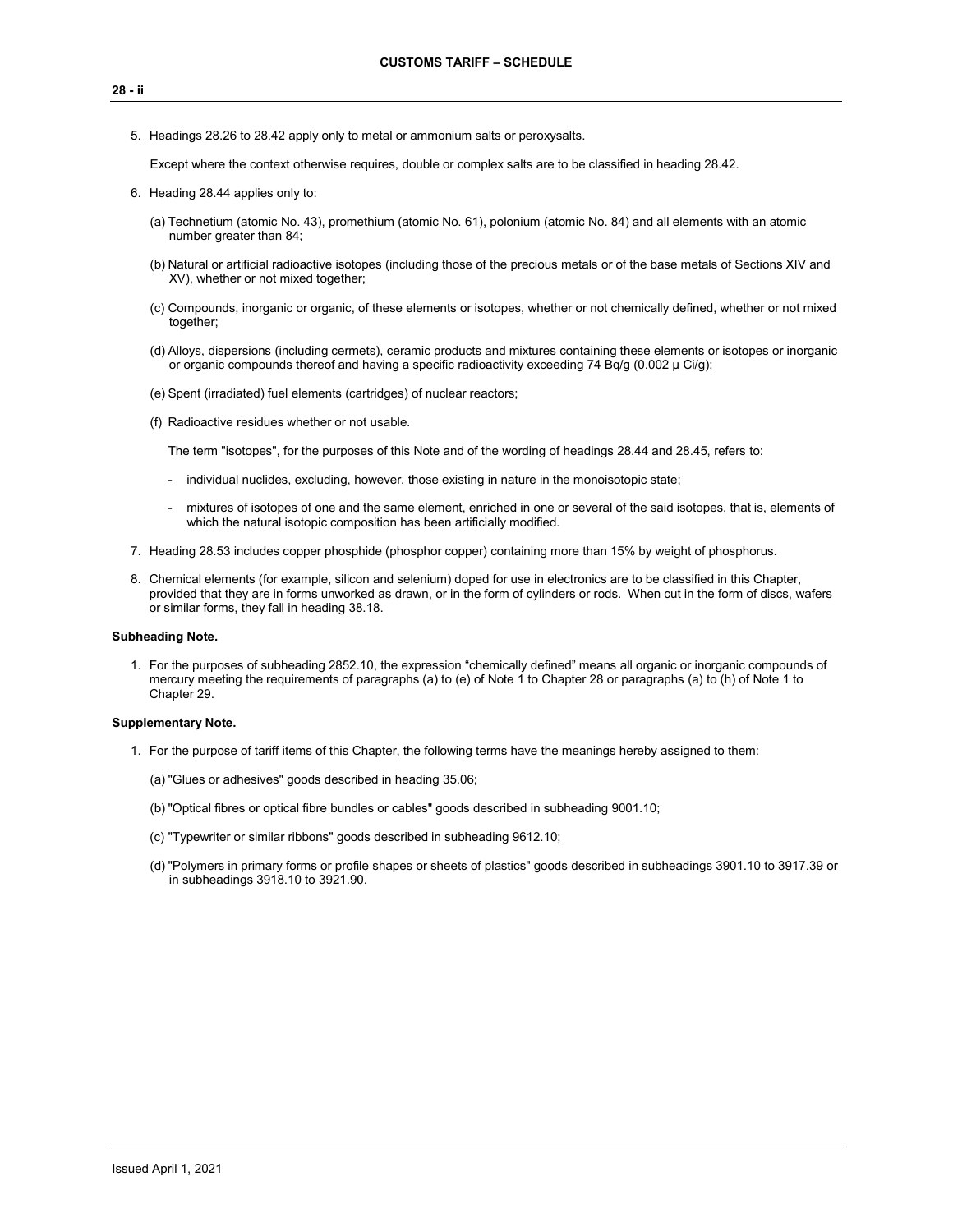| <b>Tariff</b><br>Item   | <b>SS</b> | <b>Description of Goods</b>                                                              | Unit of<br>Meas.  | <b>MFN</b><br>Tariff | <b>Applicable</b><br><b>Preferential Tariffs</b>                                                                               |
|-------------------------|-----------|------------------------------------------------------------------------------------------|-------------------|----------------------|--------------------------------------------------------------------------------------------------------------------------------|
|                         |           | <b>I. - CHEMICAL ELEMENTS</b>                                                            |                   |                      |                                                                                                                                |
| 28.01                   |           | Fluorine, chlorine, bromine and iodine.                                                  |                   |                      |                                                                                                                                |
|                         |           |                                                                                          |                   |                      |                                                                                                                                |
| 2801.10.00 00 -Chlorine |           |                                                                                          | KGM               | Free                 | CCCT, LDCT, GPT,<br>UST, MXT, CIAT, CT,<br>CRT, IT, NT, SLT, PT,<br>COLT, JT, PAT, HNT,<br>KRT, CEUT, UAT,<br>CPTPT, UKT: Free |
| 2801.20.00 00 - Iodine  |           |                                                                                          | KGM               | Free                 | CCCT, LDCT, GPT,<br>UST, MXT, CIAT, CT,<br>CRT, IT, NT, SLT, PT,<br>COLT, JT, PAT, HNT,<br>KRT, CEUT, UAT,<br>CPTPT, UKT: Free |
|                         |           | 2801.30.00 00 - Fluorine; bromine                                                        | <b>KGM</b>        | Free                 | CCCT, LDCT, GPT,<br>UST, MXT, CIAT, CT,<br>CRT, IT, NT, SLT, PT,<br>COLT, JT, PAT, HNT,<br>KRT, CEUT, UAT,<br>CPTPT, UKT: Free |
|                         |           | 2802.00.00 00 Sulphur, sublimed or precipitated; colloidal sulphur.                      | KGM               | Free                 | CCCT, LDCT, GPT,<br>UST, MXT, CIAT, CT,<br>CRT, IT, NT, SLT, PT,<br>COLT, JT, PAT, HNT,<br>KRT, CEUT, UAT,<br>CPTPT, UKT: Free |
| 2803.00.00              |           | Carbon (carbon blacks and other forms of carbon not elsewhere<br>specified or included). |                   | Free                 | CCCT, LDCT, GPT,<br>UST, MXT, CIAT, CT,<br>CRT, IT, NT, SLT, PT,<br>COLT, JT, PAT, HNT,<br>KRT, CEUT, UAT,<br>CPTPT, UKT: Free |
|                         |           |                                                                                          | <b>KGM</b><br>KGM |                      |                                                                                                                                |
| 28.04                   |           | Hydrogen, rare gases and other non-metals.                                               |                   |                      |                                                                                                                                |
|                         |           | 2804.10.00 00 -Hydrogen                                                                  | KGM               | Free                 | CCCT, LDCT, GPT,<br>UST, MXT, CIAT, CT,<br>CRT, IT, NT, SLT, PT,<br>COLT, JT, PAT, HNT,<br>KRT, CEUT, UAT,<br>CPTPT, UKT: Free |

**-Rare gases:**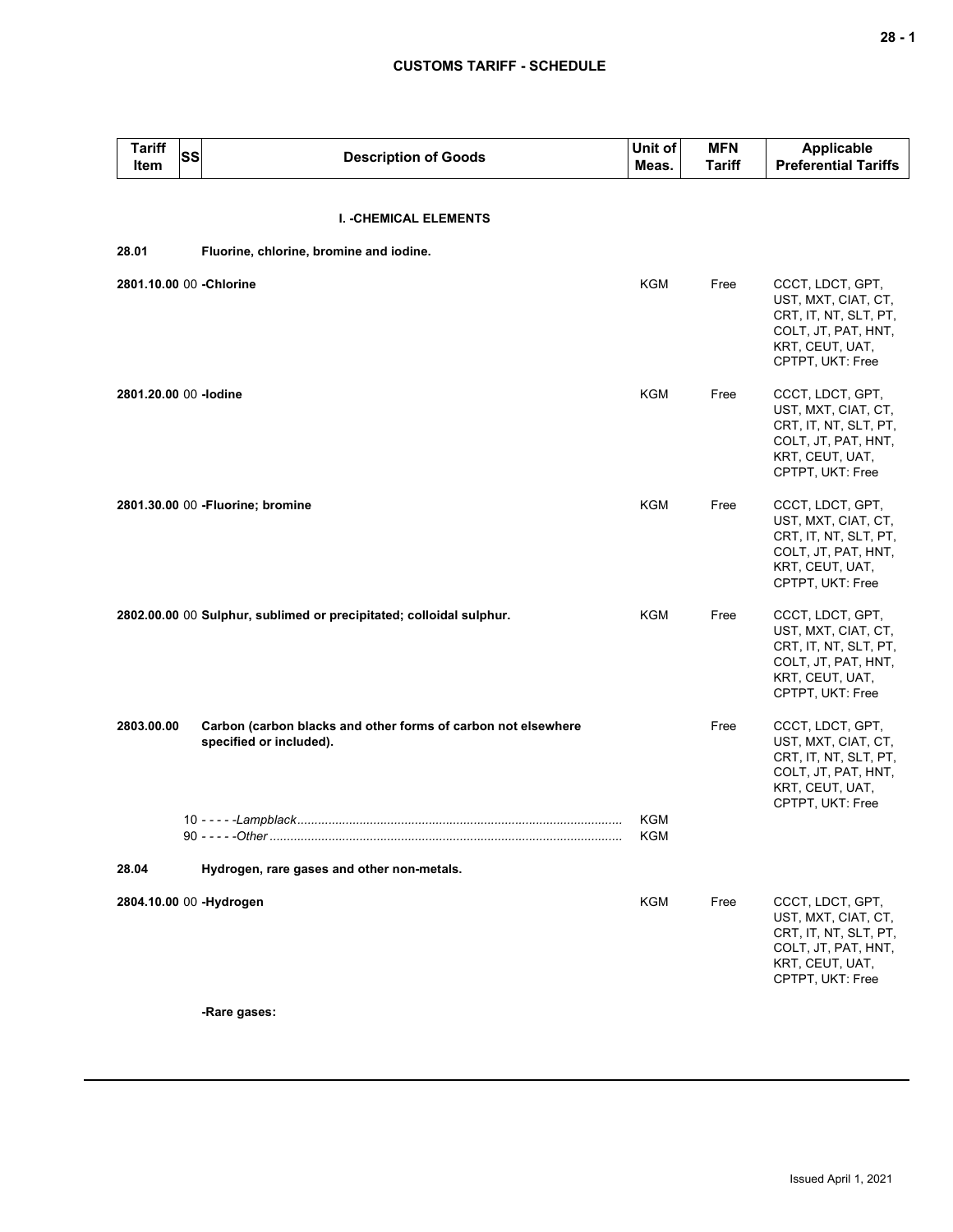| <b>Tariff</b><br>Item   | SS | <b>Description of Goods</b>                                            | Unit of<br>Meas. | <b>MFN</b><br><b>Tariff</b> | <b>Applicable</b><br><b>Preferential Tariffs</b>                                                                               |
|-------------------------|----|------------------------------------------------------------------------|------------------|-----------------------------|--------------------------------------------------------------------------------------------------------------------------------|
| 2804.21.00 00 - - Argon |    |                                                                        | <b>KGM</b>       | Free                        | CCCT, LDCT, GPT,<br>UST, MXT, CIAT, CT,<br>CRT, IT, NT, SLT, PT,<br>COLT, JT, PAT, HNT,<br>KRT, CEUT, UAT,<br>CPTPT, UKT: Free |
| 2804.29.00              |    | - -Other                                                               |                  | Free                        | CCCT, LDCT, GPT,<br>UST, MXT, CIAT, CT,<br>CRT, IT, NT, SLT, PT,<br>COLT, JT, PAT, HNT,<br>KRT, CEUT, UAT,<br>CPTPT, UKT: Free |
|                         |    |                                                                        | KGM<br>KGM       |                             |                                                                                                                                |
| 2804.30.00 00 -Nitrogen |    |                                                                        | KGM              | Free                        | CCCT, LDCT, GPT,<br>UST, MXT, CIAT, CT,<br>CRT, IT, NT, SLT, PT,<br>COLT, JT, PAT, HNT,<br>KRT, CEUT, UAT,<br>CPTPT, UKT: Free |
| 2804.40.00 00 -Oxygen   |    |                                                                        | <b>KGM</b>       | Free                        | CCCT, LDCT, GPT,<br>UST, MXT, CIAT, CT,<br>CRT, IT, NT, SLT, PT,<br>COLT, JT, PAT, HNT,<br>KRT, CEUT, UAT,<br>CPTPT, UKT: Free |
|                         |    | 2804.50.00 00 -Boron; tellurium                                        | <b>KGM</b>       | Free                        | CCCT, LDCT, GPT,<br>UST, MXT, CIAT, CT,<br>CRT, IT, NT, SLT, PT,<br>COLT, JT, PAT, HNT,<br>KRT, CEUT, UAT,<br>CPTPT, UKT: Free |
|                         |    | -Silicon:                                                              |                  |                             |                                                                                                                                |
|                         |    | 2804.61.00 00 - - Containing by weight not less than 99.99% of silicon | KGM              | Free                        | CCCT, LDCT, GPT,<br>UST, MXT, CIAT, CT,<br>CHI, II, NI, SLI, PI,<br>COLT, JT, PAT, HNT,<br>KRT, CEUT, UAT,<br>CPTPT, UKT: Free |
| 2804.69.00 00 - - Other |    |                                                                        | <b>KGM</b>       | Free                        | CCCT, LDCT, GPT,<br>UST, MXT, CIAT, CT,<br>CRT, IT, NT, SLT, PT,<br>COLT, JT, PAT, HNT,<br>KRT, CEUT, UAT,<br>CPTPT, UKT: Free |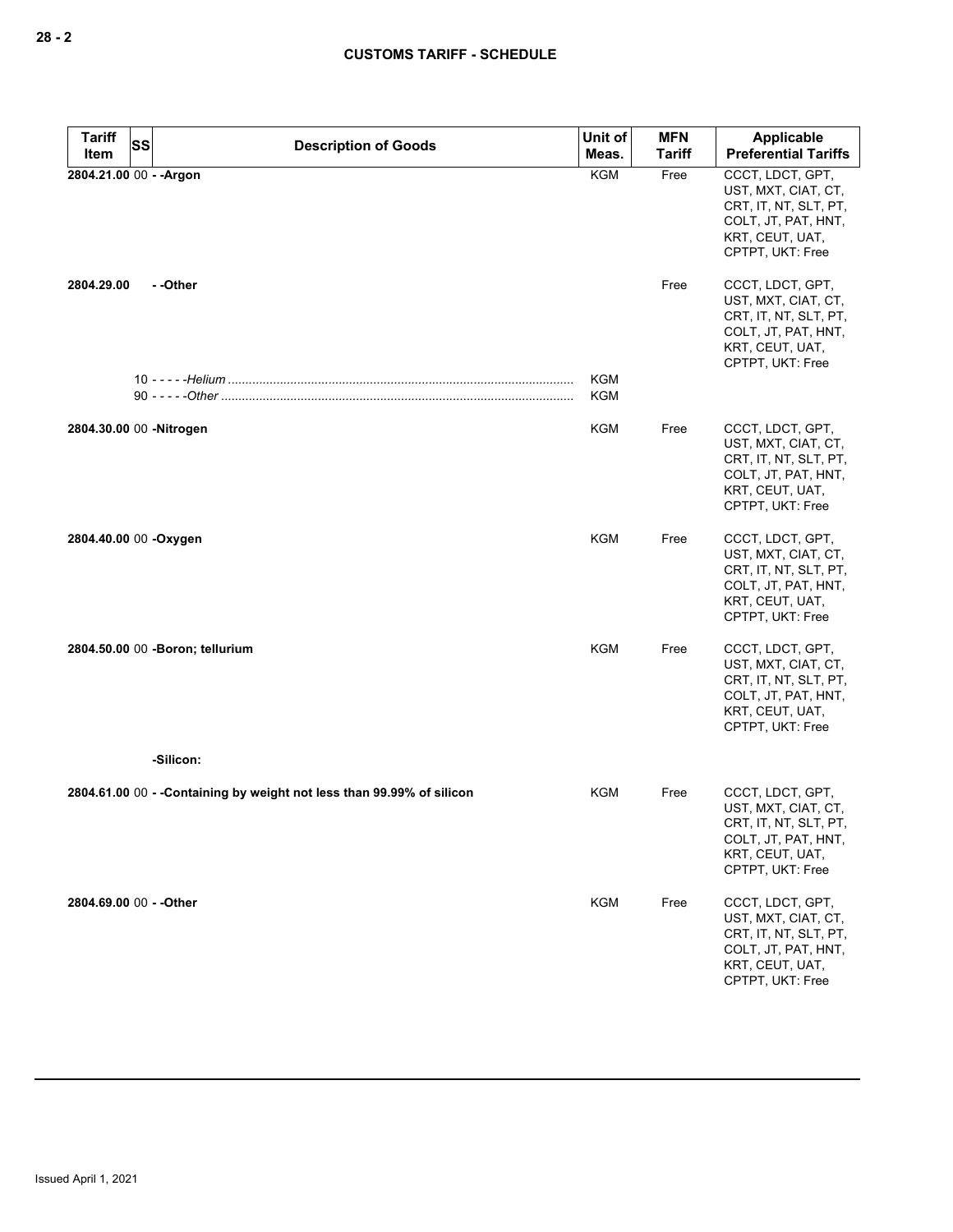| <b>Tariff</b>            | <b>SS</b><br><b>Description of Goods</b>                                                                                         | Unit of    | <b>MFN</b> | Applicable                                                                                                                     |
|--------------------------|----------------------------------------------------------------------------------------------------------------------------------|------------|------------|--------------------------------------------------------------------------------------------------------------------------------|
| Item                     |                                                                                                                                  | Meas.      | Tariff     | <b>Preferential Tariffs</b>                                                                                                    |
|                          | 2804.70.00 00 - Phosphorus                                                                                                       | KGM        | Free       | CCCT, LDCT, GPT,<br>UST, MXT, CIAT, CT,<br>CRT, IT, NT, SLT, PT,<br>COLT, JT, PAT, HNT,<br>KRT, CEUT, UAT,<br>CPTPT, UKT: Free |
| 2804.80.00 00 - Arsenic  |                                                                                                                                  | KGM        | Free       | CCCT, LDCT, GPT,<br>UST, MXT, CIAT, CT,<br>CRT, IT, NT, SLT, PT,<br>COLT, JT, PAT, HNT,<br>KRT, CEUT, UAT,<br>CPTPT, UKT: Free |
|                          | 2804.90.00 00 -Selenium                                                                                                          | <b>KGM</b> | Free       | CCCT, LDCT, GPT,<br>UST, MXT, CIAT, CT,<br>CRT, IT, NT, SLT, PT,<br>COLT, JT, PAT, HNT,<br>KRT, CEUT, UAT,<br>CPTPT, UKT: Free |
| 28.05                    | Alkali or alkaline-earth metals; rare-earth metals, scandium and yttrium,<br>whether or not intermixed or interalloyed; mercury. |            |            |                                                                                                                                |
|                          | -Alkali or alkaline-earth metals:                                                                                                |            |            |                                                                                                                                |
| 2805.11.00 00 - - Sodium |                                                                                                                                  | <b>KGM</b> | Free       | CCCT, LDCT, GPT,<br>UST, MXT, CIAT, CT,<br>CRT, IT, NT, SLT, PT,<br>COLT, JT, PAT, HNT,<br>KRT, CEUT, UAT,<br>CPTPT, UKT: Free |
|                          | 2805.12.00 00 - - Calcium                                                                                                        | <b>KGM</b> | Free       | CCCT, LDCT, GPT,<br>UST, MXT, CIAT, CT,<br>CRT, IT, NT, SLT, PT,<br>COLT, JT, PAT, HNT,<br>KRT, CEUT, UAT,<br>CPTPT, UKT: Free |
| 2805.19.00 00 - - Other  |                                                                                                                                  | KGM        | Free       | CCCT, LDCT, GPT,<br>UST, MXT, CIAT, CT,<br>CRT, IT, NT, SLT, PT,<br>COLT, JT, PAT, HNT,<br>KRT, CEUT, UAT,<br>CPTPT, UKT: Free |
|                          | 2805.30.00 00 -Rare-earth metals, scandium and yttrium, whether or not intermixed or<br>interalloyed                             | KGM        | Free       | CCCT, LDCT, GPT,<br>UST, MXT, CIAT, CT,<br>CRT, IT, NT, SLT, PT,<br>COLT, JT, PAT, HNT,<br>KRT, CEUT, UAT,<br>CPTPT, UKT: Free |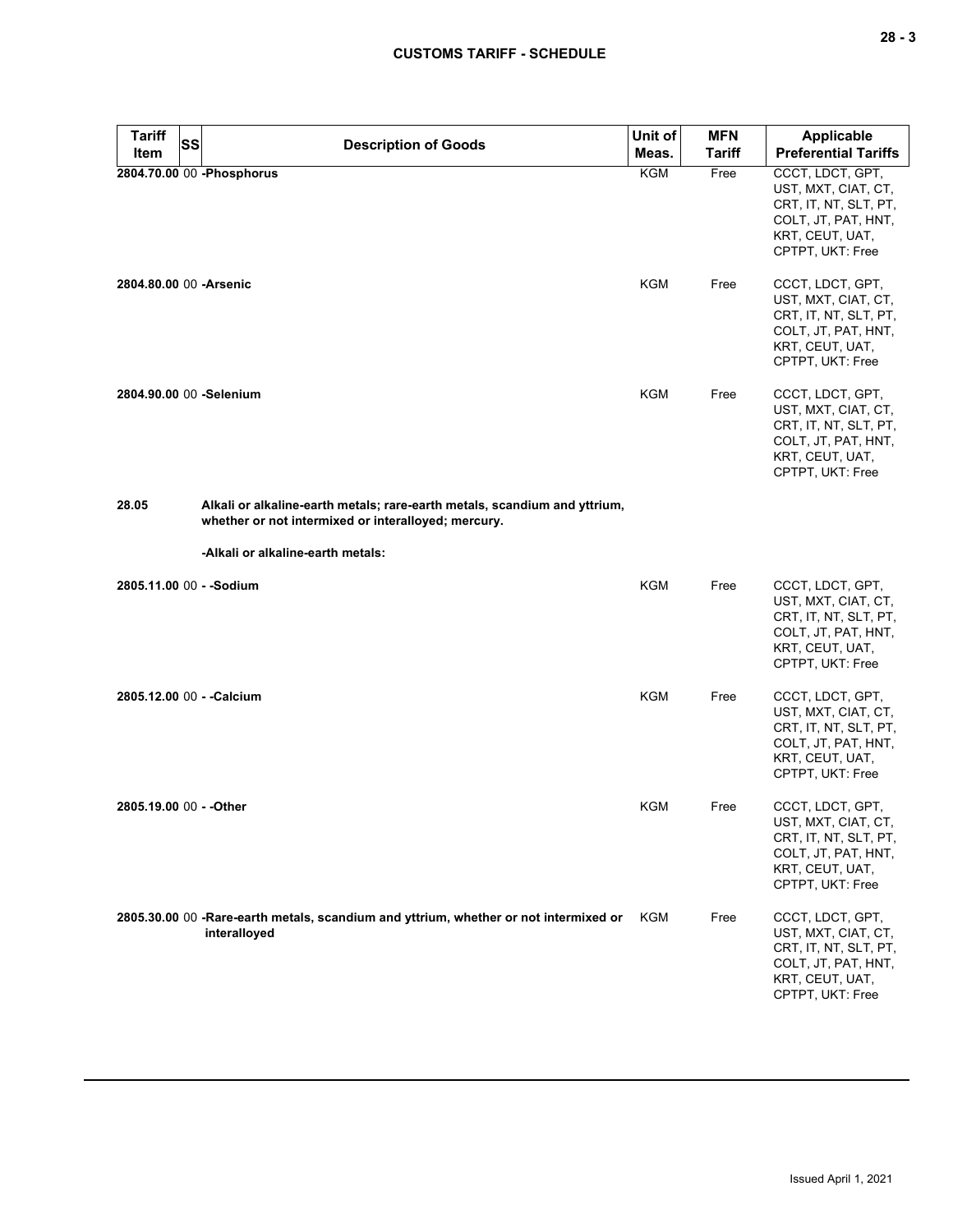| <b>Tariff</b><br>SS    | <b>Description of Goods</b>                                                                           | Unit of    | <b>MFN</b> | <b>Applicable</b>                                                                                                              |
|------------------------|-------------------------------------------------------------------------------------------------------|------------|------------|--------------------------------------------------------------------------------------------------------------------------------|
| Item                   |                                                                                                       | Meas.      | Tariff     | <b>Preferential Tariffs</b>                                                                                                    |
| 2805.40.00 00 -Mercury |                                                                                                       | <b>KGM</b> | Free       | CCCT, LDCT, GPT,<br>UST, MXT, CIAT, CT,<br>CRT, IT, NT, SLT, PT,<br>COLT, JT, PAT, HNT,<br>KRT, CEUT, UAT,<br>CPTPT, UKT: Free |
|                        | <b>II. -INORGANIC ACIDS AND INORGANIC OXYGEN COMPOUNDS OF</b><br><b>NON-METALS</b>                    |            |            |                                                                                                                                |
| 28.06                  | Hydrogen chloride (hydrochloric acid); chlorosulphuric acid.                                          |            |            |                                                                                                                                |
|                        | 2806.10.00 00 -Hydrogen chloride (hydrochloric acid)                                                  | KGM        | Free       | CCCT, LDCT, GPT,<br>UST, MXT, CIAT, CT,<br>CRT, IT, NT, SLT, PT,<br>COLT, JT, PAT, HNT,<br>KRT, CEUT, UAT,<br>CPTPT, UKT: Free |
|                        | 2806.20.00 00 - Chlorosulphuric acid                                                                  | <b>KGM</b> | Free       | CCCT, LDCT, GPT,<br>UST, MXT, CIAT, CT,<br>CRT, IT, NT, SLT, PT,<br>COLT, JT, PAT, HNT,<br>KRT, CEUT, UAT,<br>CPTPT, UKT: Free |
|                        | 2807.00.00 00 Sulphuric acid; oleum.                                                                  | <b>KGM</b> | Free       | CCCT, LDCT, GPT,<br>UST, MXT, CIAT, CT,<br>CRT, IT, NT, SLT, PT,<br>COLT, JT, PAT, HNT,<br>KRT, CEUT, UAT,<br>CPTPT, UKT: Free |
|                        | 2808.00.00 00 Nitric acid; sulphonitric acids.                                                        | KGM        | Free       | CCCT, LDCT, GPT,<br>UST, MXT, CIAT, CT,<br>CRT, IT, NT, SLT, PT,<br>COLT, JT, PAT, HNT,<br>KRT, CEUT, UAT,<br>CPTPT, UKT: Free |
| 28.09                  | Diphosphorus pentaoxide; phosphoric acid; polyphosphoric acids,<br>whether or not chemically defined. |            |            |                                                                                                                                |
|                        | 2809.10.00 00 -Diphosphorus pentaoxide                                                                | KGM        | Free       | CCCT, LDCT, GPT,<br>UST, MXT, CIAT, CT,<br>CRT, IT, NT, SLT, PT,<br>COLT, JT, PAT, HNT,<br>KRT, CEUT, UAT,<br>CPTPT, UKT: Free |
| 2809.20.00             | -Phosphoric acid and polyphosphoric acids                                                             |            | Free       | CCCT, LDCT, GPT,<br>UST, MXT, CIAT, CT,<br>CRT, IT, NT, SLT, PT,<br>COLT, JT, PAT, HNT,<br>KRT, CEUT, UAT,<br>CPTPT, UKT: Free |
|                        | -----Phosphoric acids, fertilizer grade:                                                              |            |            |                                                                                                                                |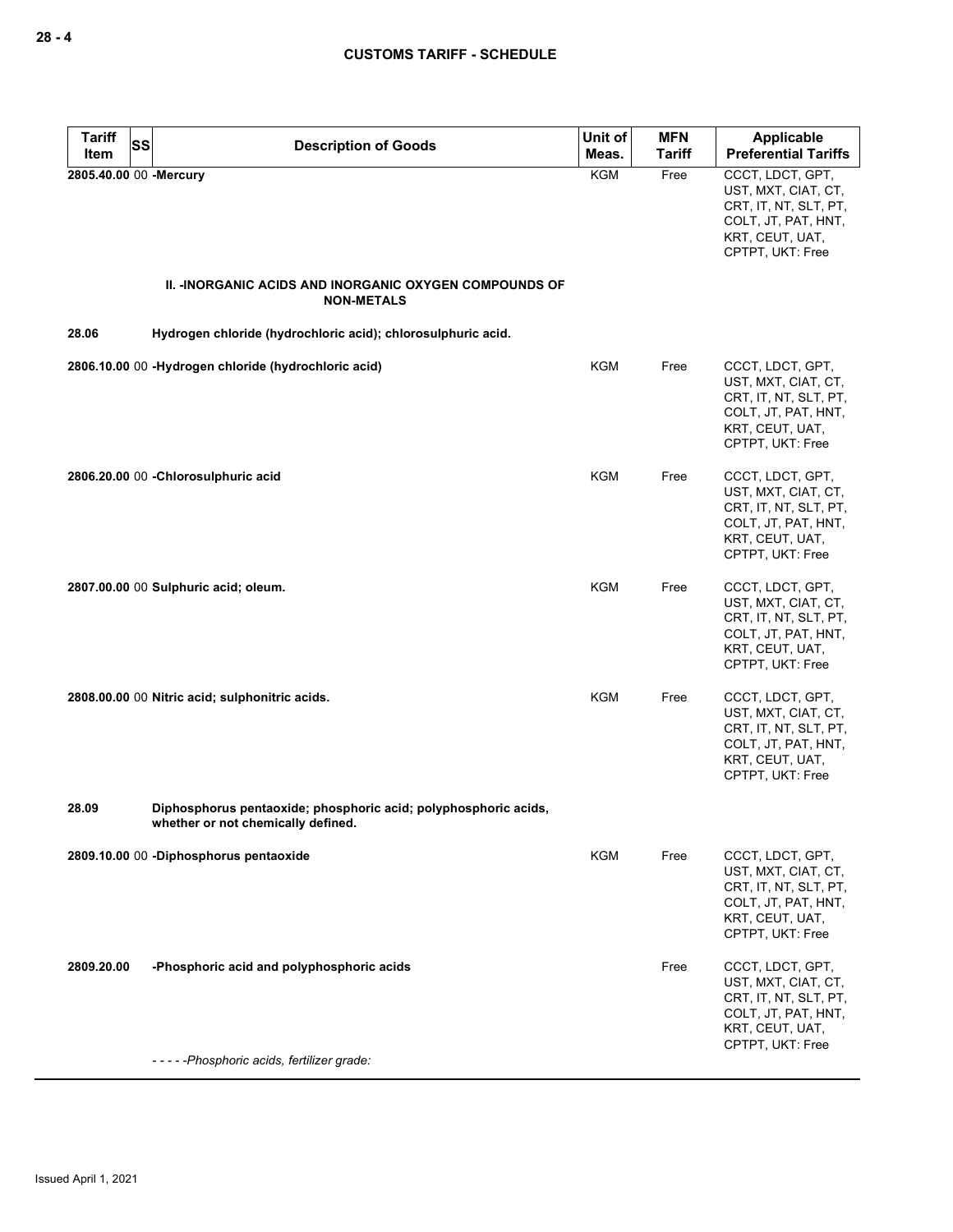| <b>Tariff</b><br>ltem   | SS | <b>Description of Goods</b>                                                   | Unit of<br>Meas.                              | <b>MFN</b><br>Tariff | <b>Applicable</b><br><b>Preferential Tariffs</b>                                                                               |
|-------------------------|----|-------------------------------------------------------------------------------|-----------------------------------------------|----------------------|--------------------------------------------------------------------------------------------------------------------------------|
|                         |    |                                                                               | <b>KGM</b><br>KGM<br><b>KGM</b><br><b>KGM</b> |                      |                                                                                                                                |
|                         |    | 2810.00.00 00 Oxides of boron; boric acids.                                   | KGM                                           | Free                 | CCCT, LDCT, GPT,<br>UST, MXT, CIAT, CT,<br>CRT, IT, NT, SLT, PT,<br>COLT, JT, PAT, HNT,<br>KRT, CEUT, UAT,<br>CPTPT, UKT: Free |
| 28.11                   |    | Other inorganic acids and other inorganic oxygen compounds of non-<br>metals. |                                               |                      |                                                                                                                                |
|                         |    | -Other inorganic acids:                                                       |                                               |                      |                                                                                                                                |
|                         |    | 2811.11.00 00 - -Hydrogen fluoride (hydrofluoric acid)                        | KGM                                           | Free                 | CCCT, LDCT, GPT,<br>UST, MXT, CIAT, CT,<br>CRT, IT, NT, SLT, PT,<br>COLT, JT, PAT, HNT,<br>KRT, CEUT, UAT,<br>CPTPT, UKT: Free |
|                         |    | 2811.12.00 00 - -Hydrogen cyanide (hydrocyanic acid)                          | KGM                                           | Free                 | CCCT, LDCT, GPT,<br>UST, MXT, CIAT, CT,<br>CRT, IT, NT, SLT, PT,<br>COLT, JT, PAT, HNT,<br>KRT, CEUT, UAT,<br>CPTPT, UKT: Free |
| 2811.19.00 00 - - Other |    |                                                                               | KGM                                           | Free                 | CCCT, LDCT, GPT,<br>UST, MXT, CIAT, CT,<br>CRT, IT, NT, SLT, PT,<br>COLT, JT, PAT, HNT,<br>KRT, CEUT, UAT,<br>CPTPT, UKT: Free |
|                         |    | -Other inorganic oxygen compounds of non-metals:                              |                                               |                      |                                                                                                                                |
|                         |    | 2811.21.00 00 - - Carbon dioxide                                              | KGM                                           | Free                 | CCCT, LDCT, GPT,<br>UST, MXT, CIAT, CT,<br>CRT, IT, NT, SLT, PT,<br>COLT, JT, PAT, HNT,<br>KRT, CEUT, UAT,<br>CPTPT, UKT: Free |
| 2811.22.00              |    | - -Silicon dioxide                                                            |                                               | Free                 | CCCT, LDCT, GPT,<br>UST, MXT, CIAT, CT,<br>CRT, IT, NT, SLT, PT,<br>COLT, JT, PAT, HNT,<br>KRT, CEUT, UAT,<br>CPTPT, UKT: Free |
|                         |    |                                                                               | KGM<br><b>KGM</b>                             |                      |                                                                                                                                |
|                         |    |                                                                               | <b>KGM</b>                                    |                      |                                                                                                                                |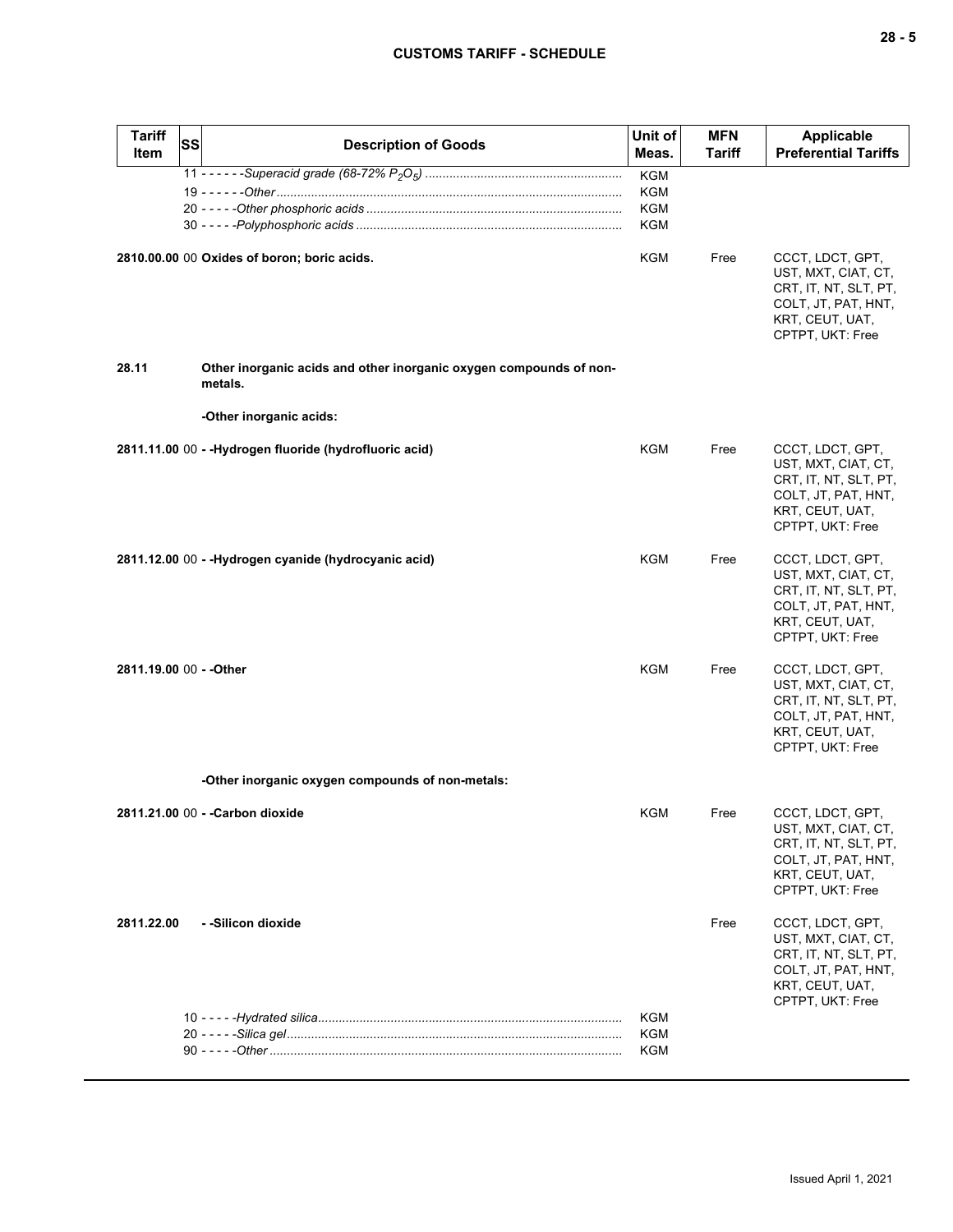| <b>Tariff</b>           | SS<br><b>Description of Goods</b>                | Unit of    | <b>MFN</b>    | Applicable                                                                                                                     |
|-------------------------|--------------------------------------------------|------------|---------------|--------------------------------------------------------------------------------------------------------------------------------|
| Item                    |                                                  | Meas.      | <b>Tariff</b> | <b>Preferential Tariffs</b>                                                                                                    |
| 2811.29.00 00 - - Other |                                                  | <b>KGM</b> | Free          | CCCT, LDCT, GPT,<br>UST, MXT, CIAT, CT,<br>CRT, IT, NT, SLT, PT,<br>COLT, JT, PAT, HNT,<br>KRT, CEUT, UAT,<br>CPTPT, UKT: Free |
|                         | III. -HALOGEN OR SULPHUR COMPOUNDS OF NON-METALS |            |               |                                                                                                                                |
| 28.12                   | Halides and halide oxides of non-metals.         |            |               |                                                                                                                                |
|                         | -Chlorides and chloride oxides:                  |            |               |                                                                                                                                |
|                         | 2812.11.00 00 - - Carbonyl dichloride (phosgene) | KGM        | Free          | CCCT, LDCT, GPT,<br>UST, MXT, CIAT, CT,<br>CRT, IT, NT, SLT, PT,<br>COLT, JT, PAT, HNT,<br>KRT, CEUT, UAT,<br>CPTPT, UKT: Free |
|                         | 2812.12.00 00 - - Phosphorus oxychloride         | KGM        | Free          | CCCT, LDCT, GPT,<br>UST, MXT, CIAT, CT,<br>CRT, IT, NT, SLT, PT,<br>COLT, JT, PAT, HNT,<br>KRT, CEUT, UAT,<br>CPTPT, UKT: Free |
|                         | 2812.13.00 00 - - Phosphorus trichloride         | <b>KGM</b> | Free          | CCCT, LDCT, GPT,<br>UST, MXT, CIAT, CT,<br>CRT, IT, NT, SLT, PT,<br>COLT, JT, PAT, HNT,<br>KRT, CEUT, UAT,<br>CPTPT, UKT: Free |
|                         | 2812.14.00 00 - - Phosphorus pentachloride       | KGM        | Free          | CCCT, LDCT, GPT,<br>UST, MXT, CIAT, CT,<br>CRT, IT, NT, SLT, PT,<br>COLT, JT, PAT, HNT,<br>KRT, CEUT, UAT,<br>CPTPT, UKT: Free |
|                         | 2812.15.00 00 - - Sulphur monochloride           | KGM        | Free          | CCCT, LDCT, GPT,<br>UST, MXT, CIAT, CT,<br>CRT, IT, NT, SLT, PT,<br>COLT, JT, PAT, HNT,<br>KRT, CEUT, UAT,<br>CPTPT, UKT: Free |
|                         | 2812.16.00 00 - -Sulphur dichloride              | <b>KGM</b> | Free          | CCCT, LDCT, GPT,<br>UST, MXT, CIAT, CT,<br>CRT, IT, NT, SLT, PT,<br>COLT, JT, PAT, HNT,<br>KRT, CEUT, UAT,<br>CPTPT, UKT: Free |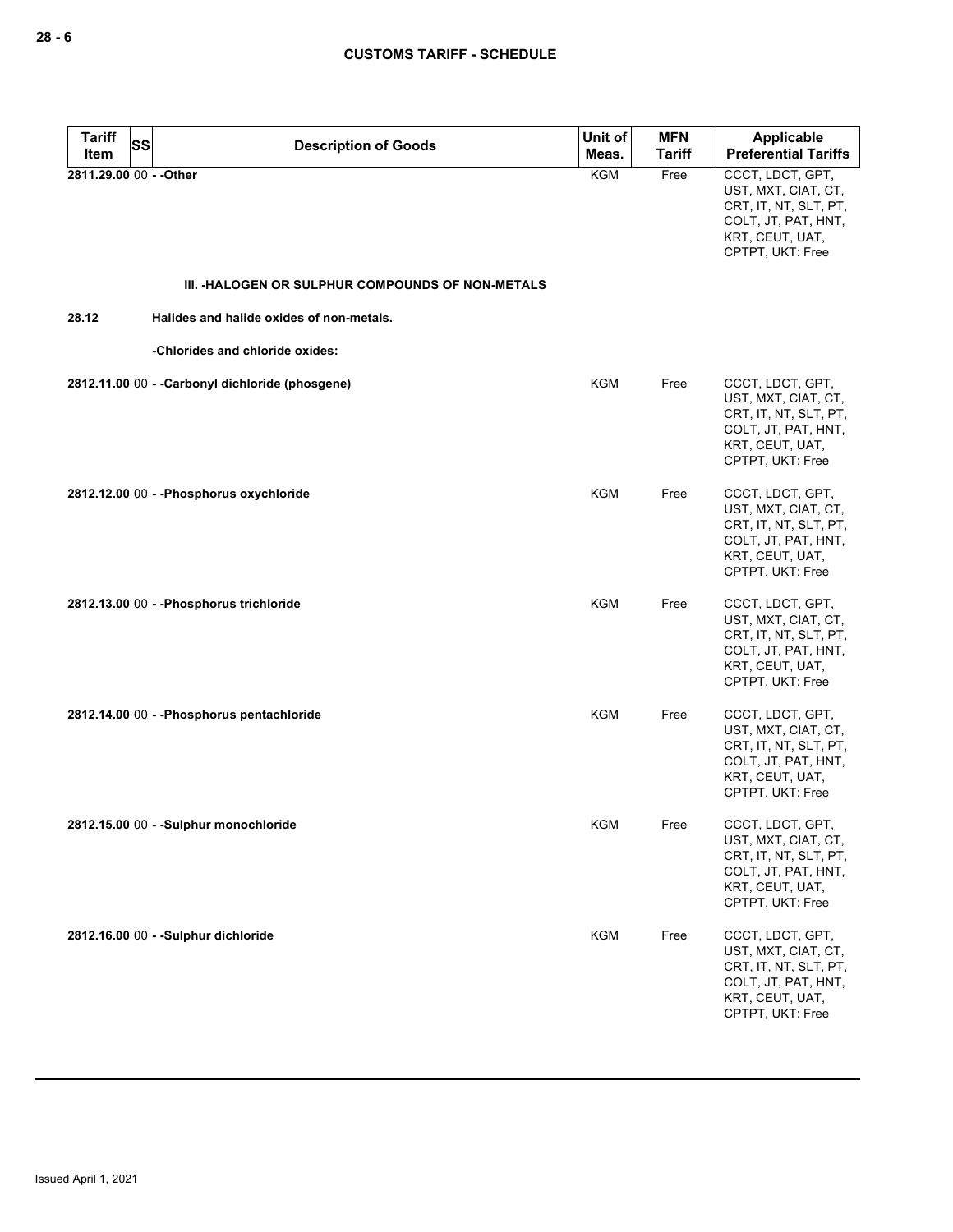| <b>Tariff</b><br><b>SS</b> | <b>Description of Goods</b>                                                    | Unit of    | <b>MFN</b>    | <b>Applicable</b>                                                                                                              |
|----------------------------|--------------------------------------------------------------------------------|------------|---------------|--------------------------------------------------------------------------------------------------------------------------------|
| Item                       |                                                                                | Meas.      | <b>Tariff</b> | <b>Preferential Tariffs</b>                                                                                                    |
|                            | 2812.17.00 00 - - Thionyl chloride                                             | KGM        | Free          | CCCT, LDCT, GPT,<br>UST, MXT, CIAT, CT,<br>CRT, IT, NT, SLT, PT,<br>COLT, JT, PAT, HNT,<br>KRT, CEUT, UAT,<br>CPTPT, UKT: Free |
| 2812.19.00 00 - - Other    |                                                                                | KGM        | Free          | CCCT, LDCT, GPT,<br>UST, MXT, CIAT, CT,<br>CRT, IT, NT, SLT, PT,<br>COLT, JT, PAT, HNT,<br>KRT, CEUT, UAT,<br>CPTPT, UKT: Free |
| 2812.90.00 00 -Other       |                                                                                | KGM        | Free          | CCCT, LDCT, GPT,<br>UST, MXT, CIAT, CT,<br>CRT, IT, NT, SLT, PT,<br>COLT, JT, PAT, HNT,<br>KRT, CEUT, UAT,<br>CPTPT, UKT: Free |
| 28.13                      | Sulphides of non-metals; commercial phosphorus trisulphide.                    |            |               |                                                                                                                                |
|                            | 2813.10.00 00 - Carbon disulphide                                              | <b>KGM</b> | Free          | CCCT, LDCT, GPT,<br>UST, MXT, CIAT, CT,<br>CRT, IT, NT, SLT, PT,<br>COLT, JT, PAT, HNT,<br>KRT, CEUT, UAT,<br>CPTPT, UKT: Free |
| 2813.90.00 00 -Other       |                                                                                | <b>KGM</b> | Free          | CCCT, LDCT, GPT,<br>UST, MXT, CIAT, CT,<br>CRT, IT, NT, SLT, PT,<br>COLT, JT, PAT, HNT,<br>KRT, CEUT, UAT,<br>CPTPT, UKT: Free |
|                            | IV. - INORGANIC BASES AND OXIDES, HYDROXIDES AND PEROXIDES<br><b>OF METALS</b> |            |               |                                                                                                                                |
| 28.14                      | Ammonia, anhydrous or in aqueous solution.                                     |            |               |                                                                                                                                |
|                            | 2814.10.00 00 - Anhydrous ammonia                                              | KGM        | Free          | CCCT, LDCT, GPT,<br>UST, MXT, CIAT, CT,<br>CRT, IT, NT, SLT, PT,<br>COLT, JT, PAT, HNT,<br>KRT, CEUT, UAT,<br>CPTPT, UKT: Free |
|                            | 2814.20.00 00 - Ammonia in aqueous solution                                    | <b>KNS</b> | Free          | CCCT, LDCT, GPT,<br>UST, MXT, CIAT, CT,<br>CRT, IT, NT, SLT, PT,<br>COLT, JT, PAT, HNT,<br>KRT, CEUT, UAT,<br>CPTPT, UKT: Free |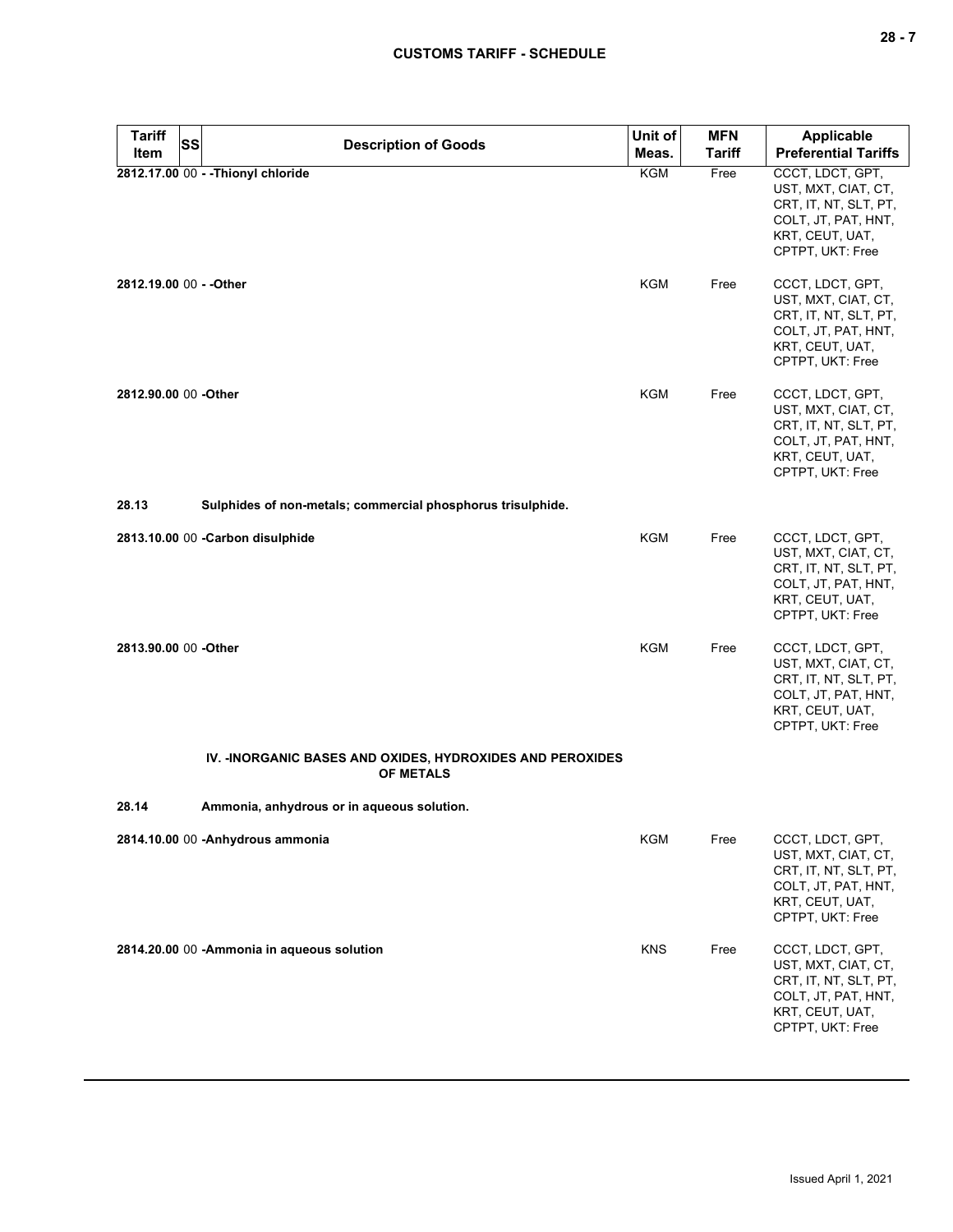| <b>Tariff</b><br><b>SS</b><br>Item | <b>Description of Goods</b>                                                                                 | Unit of<br>Meas.         | <b>MFN</b><br>Tariff | Applicable<br><b>Preferential Tariffs</b>                                                                                      |
|------------------------------------|-------------------------------------------------------------------------------------------------------------|--------------------------|----------------------|--------------------------------------------------------------------------------------------------------------------------------|
| 28.15                              | Sodium hydroxide (caustic soda); potassium hydroxide (caustic<br>potash); peroxides of sodium or potassium. |                          |                      |                                                                                                                                |
|                                    | -Sodium hydroxide (caustic soda):                                                                           |                          |                      |                                                                                                                                |
| 2815.11.00 00 - - Solid            |                                                                                                             | <b>KGM</b>               | Free                 | CCCT, LDCT, GPT,<br>UST, MXT, CIAT, CT,<br>CRT, IT, NT, SLT, PT,<br>COLT, JT, PAT, HNT,<br>KRT, CEUT, UAT,<br>CPTPT, UKT: Free |
|                                    | 2815.12.00 00 - - In aqueous solution (soda lye or liquid soda)                                             | <b>KNS</b>               | Free                 | CCCT, LDCT, GPT,<br>UST, MXT, CIAT, CT,<br>CRT, IT, NT, SLT, PT,<br>COLT, JT, PAT, HNT,<br>KRT, CEUT, UAT,<br>CPTPT, UKT: Free |
| 2815.20.00                         | -Potassium hydroxide (caustic potash)                                                                       |                          | Free                 | CCCT, LDCT, GPT,<br>UST, MXT, CIAT, CT,<br>CRT, IT, NT, SLT, PT,<br>COLT, JT, PAT, HNT,<br>KRT, CEUT, UAT,<br>CPTPT, UKT: Free |
|                                    |                                                                                                             | <b>KGM</b><br><b>KNS</b> |                      |                                                                                                                                |
|                                    | 2815.30.00 00 -Peroxides of sodium or potassium                                                             | KGM                      | Free                 | CCCT, LDCT, GPT,<br>UST, MXT, CIAT, CT,<br>CRT, IT, NT, SLT, PT,<br>COLT, JT, PAT, HNT,<br>KRT, CEUT, UAT,<br>CPTPT, UKT: Free |
| 28.16                              | Hydroxide and peroxide of magnesium; oxides, hydroxides and<br>peroxides, of strontium or barium.           |                          |                      |                                                                                                                                |
|                                    | 2816.10.00 00 -Hydroxide and peroxide of magnesium                                                          | KGM                      | Free                 | CCCT, LDCT, GPT,<br>UST, MXT, CIAT, CT,<br>CRT, IT, NT, SLT, PT,<br>COLT, JT, PAT, HNT,<br>KRT, CEUT, UAT,<br>CPTPT, UKT: Free |
|                                    | 2816.40.00 00 -Oxides, hydroxides and peroxides, of strontium or barium                                     | KGM                      | Free                 | CCCT, LDCT, GPT,<br>UST, MXT, CIAT, CT,<br>CRT, IT, NT, SLT, PT,<br>COLT, JT, PAT, HNT,<br>KRT, CEUT, UAT,<br>CPTPT, UKT: Free |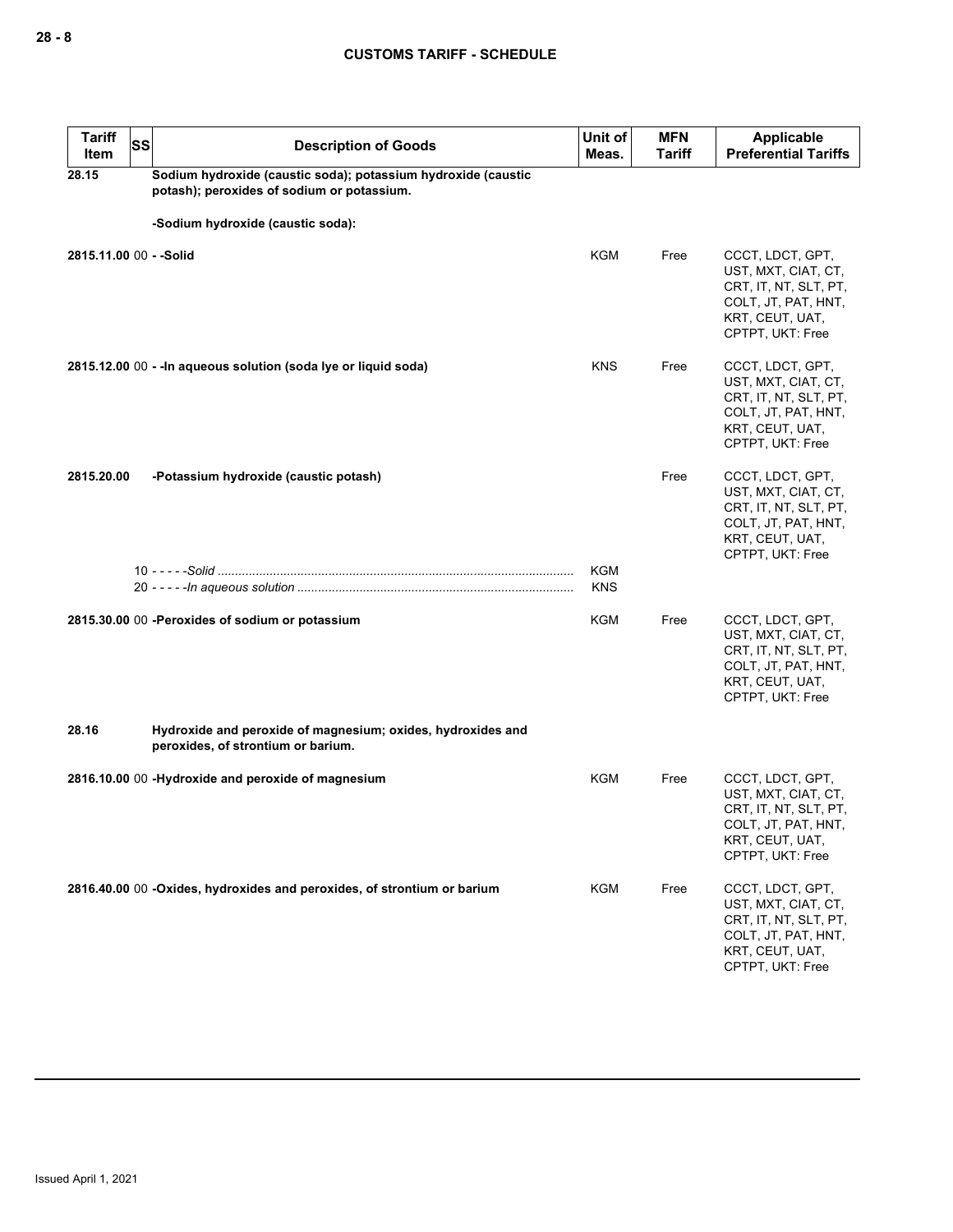| <b>Tariff</b><br>Item | <b>SS</b> | <b>Description of Goods</b>                                                                                                                        | Unit of<br>Meas.         | <b>MFN</b><br><b>Tariff</b> | Applicable<br><b>Preferential Tariffs</b>                                                                                      |
|-----------------------|-----------|----------------------------------------------------------------------------------------------------------------------------------------------------|--------------------------|-----------------------------|--------------------------------------------------------------------------------------------------------------------------------|
| 2817.00.00            |           | Zinc oxide; zinc peroxide.                                                                                                                         |                          | Free                        | CCCT, LDCT, GPT,<br>UST, MXT, CIAT, CT,<br>CRT, IT, NT, SLT, PT,<br>COLT, JT, PAT, HNT,<br>KRT, CEUT, UAT,<br>CPTPT, UKT: Free |
|                       |           | 10 - - - - - Zinc oxide, having a zinc content not exceeding 75%, expressed as the<br>metal, for use in the manufacture of animal or poultry feeds | KGM<br><b>KGM</b>        |                             |                                                                                                                                |
| 28.18                 |           | Artificial corundum, whether or not chemically defined; aluminum oxide;<br>aluminum hydroxide.                                                     |                          |                             |                                                                                                                                |
|                       |           | 2818.10.00 00 -Artificial corundum, whether or not chemically defined                                                                              | KGM                      | Free                        | CCCT, LDCT, GPT,<br>UST, MXT, CIAT, CT,<br>CRT, IT, NT, SLT, PT,<br>COLT, JT, PAT, HNT,<br>KRT, CEUT, UAT,<br>CPTPT, UKT: Free |
| 2818.20.00            |           | -Aluminum oxide, other than artificial corundum                                                                                                    |                          | Free                        | CCCT, LDCT, GPT,<br>UST, MXT, CIAT, CT,<br>CRT, IT, NT, SLT, PT,<br>COLT, JT, PAT, HNT,<br>KRT, CEUT, UAT,<br>CPTPT, UKT: Free |
|                       |           |                                                                                                                                                    | KGM<br><b>KGM</b><br>KGM |                             |                                                                                                                                |
|                       |           | 2818.30.00 00 -Aluminum hydroxide                                                                                                                  | KGM                      | Free                        | CCCT, LDCT, GPT,<br>UST, MXT, CIAT, CT,<br>CRT, IT, NT, SLT, PT,<br>COLT, JT, PAT, HNT,<br>KRT, CEUT, UAT,<br>CPTPT, UKT: Free |
| 28.19                 |           | Chromium oxides and hydroxides.                                                                                                                    |                          |                             |                                                                                                                                |
|                       |           | 2819.10.00 00 - Chromium trioxide                                                                                                                  | KGM                      | Free                        | CCCT, LDCT, GPT,<br>UST, MXT, CIAT, CT,<br>CRT, IT, NT, SLT, PT,<br>COLT, JT, PAT, HNT,<br>KRT, CEUT, UAT,<br>CPTPT, UKT: Free |
| 2819.90.00 00 - Other |           |                                                                                                                                                    | KGM                      | Free                        | CCCT, LDCT, GPT,<br>UST, MXT, CIAT, CT,<br>CRT, IT, NT, SLT, PT,<br>COLT, JT, PAT, HNT,<br>KRT, CEUT, UAT,<br>CPTPT, UKT: Free |
| 28.20                 |           | Manganese oxides.                                                                                                                                  |                          |                             |                                                                                                                                |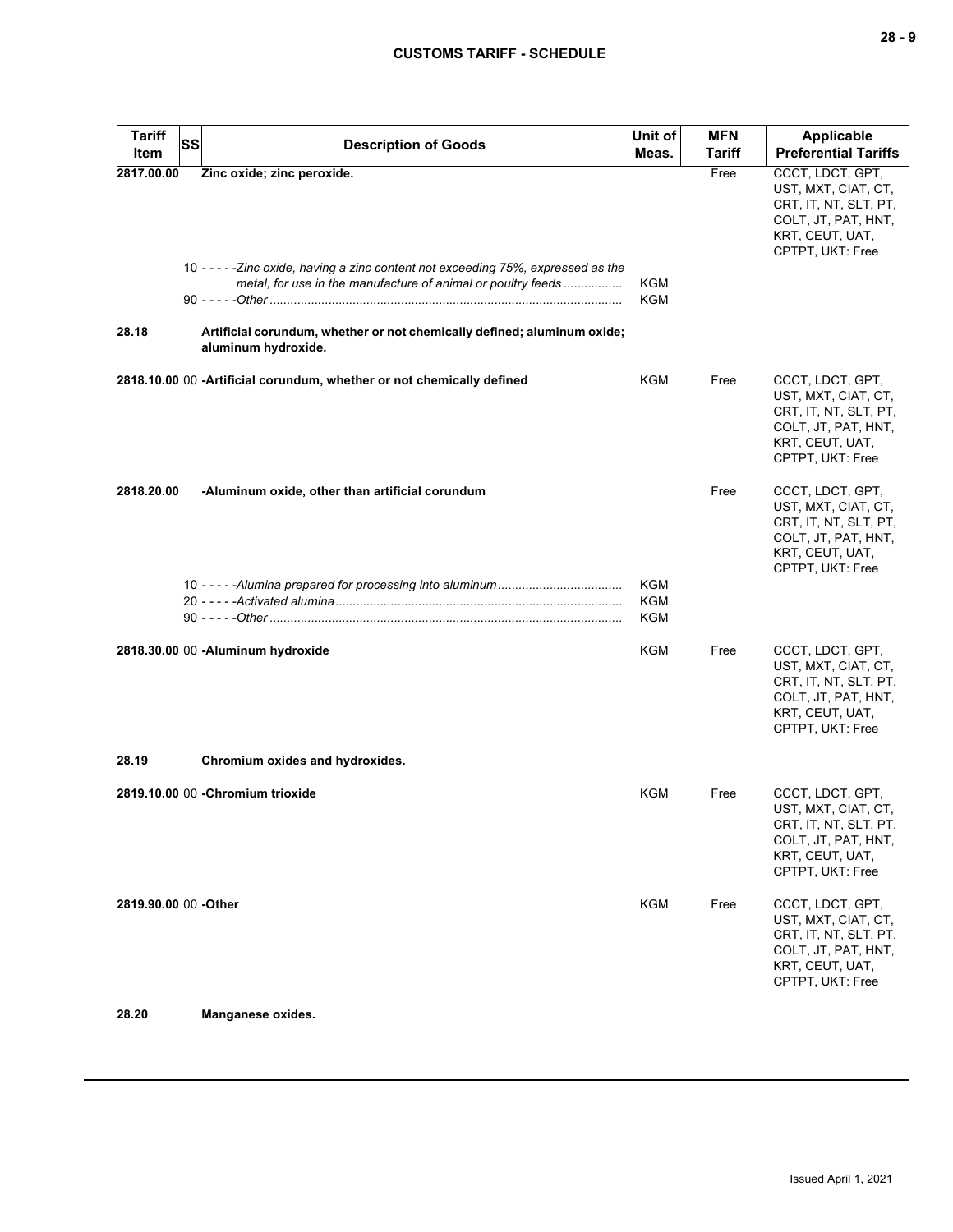| <b>Tariff</b><br><b>SS</b> | <b>Description of Goods</b>                                                                                                                  | Unit of           | <b>MFN</b>    | Applicable                                                                                                                               |
|----------------------------|----------------------------------------------------------------------------------------------------------------------------------------------|-------------------|---------------|------------------------------------------------------------------------------------------------------------------------------------------|
| Item                       |                                                                                                                                              | Meas.             | <b>Tariff</b> | <b>Preferential Tariffs</b>                                                                                                              |
|                            | 2820.10.00 00 - Manganese dioxide                                                                                                            | KGM               | Free          | CCCT, LDCT, GPT,<br>UST, MXT, CIAT, CT,<br>CRT, IT, NT, SLT, PT,<br>COLT, JT, PAT, HNT,<br>KRT, CEUT, UAT,<br>CPTPT, UKT: Free           |
| 2820.90.00 00 -Other       |                                                                                                                                              | <b>KGM</b>        | Free          | CCCT, LDCT, GPT,<br>UST, MXT, CIAT, CT,<br>CRT, IT, NT, SLT, PT,<br>COLT, JT, PAT, HNT,<br>KRT, CEUT, UAT,<br>CPTPT, UKT: Free           |
| 28.21                      | Iron oxides and hydroxides; earth colours containing 70% or more by<br>weight of combined iron evaluated as Fe <sub>2</sub> O <sub>3</sub> . |                   |               |                                                                                                                                          |
|                            | 2821.10.00 00 - Iron oxides and hydroxides                                                                                                   | <b>KGM</b>        | Free          | CCCT, LDCT, GPT,<br>UST, MXT, CIAT, CT,<br>CRT, IT, NT, SLT, PT,<br>COLT, JT, PAT, HNT,<br>KRT, CEUT, UAT,<br>CPTPT, UKT: Free           |
|                            | 2821.20.00 00 - Earth colours                                                                                                                | <b>KGM</b>        | Free          | CCCT, LDCT, GPT,<br>UST, MXT, CIAT, CT,<br>CRT, IT, NT, SLT, PT,<br>COLT, JT, PAT, HNT,<br>KRT, CEUT, UAT,<br>CPTPT, UKT: Free           |
|                            | 2822.00.00 00 Cobalt oxides and hydroxides; commercial cobalt oxides.                                                                        | <b>KGM</b>        | Free          | CCCT, LDCT, GPT,<br>UST, MXT, CIAT, CT,<br>CRT, IT, NT, SLT, PT,<br>COLT, JT, PAT, HNT,<br>KRT, CEUT, UAT,<br>CPTPT, UKT: Free           |
| 2823.00.00                 | <b>Titanium oxides.</b>                                                                                                                      |                   | Free          | AUT, NZT, CCCT, LDCT,<br>GPT, UST, MXT, CIAT,<br>CT, CRT, IT, NT, SLT,<br>PT, COLT, JT, PAT,<br>HNT, KRT, CEUT, UAT,<br>CPTPT, UKT: Free |
|                            |                                                                                                                                              | <b>KGM</b><br>KGM |               |                                                                                                                                          |
| 28.24                      | Lead oxides; red lead and orange lead.                                                                                                       |                   |               |                                                                                                                                          |
|                            | 2824.10.00 00 -Lead monoxide (litharge, massicot)                                                                                            | KGM               | Free          | AUT, NZT, CCCT, LDCT,<br>GPT, UST, MXT, CIAT,<br>CT, CRT, IT, NT, SLT,<br>PT, COLT, JT, PAT,<br>HNT, KRT, CEUT, UAT,<br>CPTPT, UKT: Free |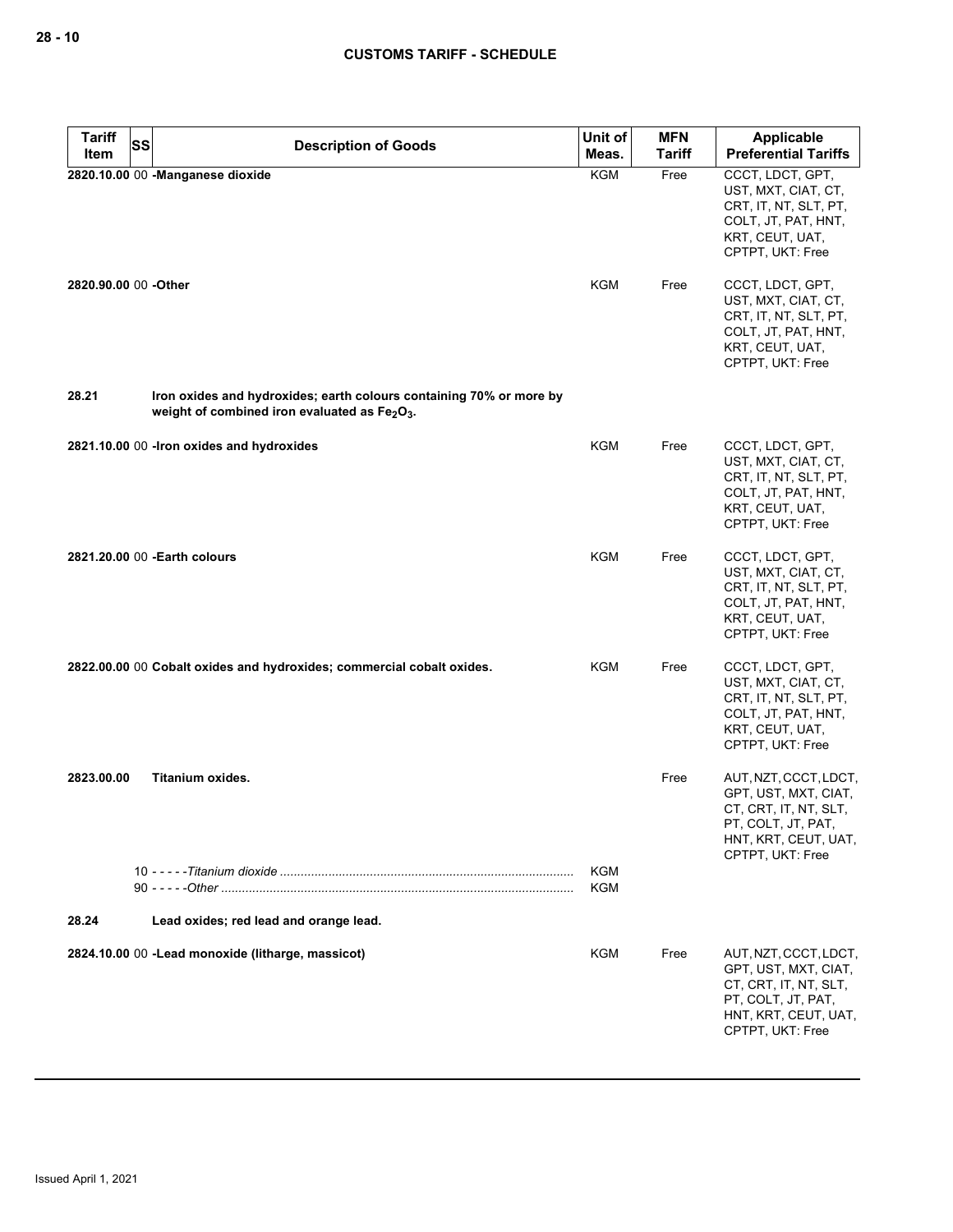| <b>Tariff</b>        | <b>SS</b> | <b>Description of Goods</b>                                                                                                    | Unit of    | <b>MFN</b>    | <b>Applicable</b>                                                                                                                        |
|----------------------|-----------|--------------------------------------------------------------------------------------------------------------------------------|------------|---------------|------------------------------------------------------------------------------------------------------------------------------------------|
| Item                 |           |                                                                                                                                | Meas.      | <b>Tariff</b> | <b>Preferential Tariffs</b>                                                                                                              |
| 2824.90.00 00 -Other |           |                                                                                                                                | KGM        | Free          | AUT, NZT, CCCT, LDCT,<br>GPT, UST, MXT, CIAT,<br>CT, CRT, IT, NT, SLT,<br>PT, COLT, JT, PAT,<br>HNT, KRT, CEUT, UAT,<br>CPTPT, UKT: Free |
| 28.25                |           | Hydrazine and hydroxylamine and their inorganic salts; other inorganic<br>bases; other metal oxides, hydroxides and peroxides. |            |               |                                                                                                                                          |
|                      |           | 2825.10.00 00 -Hydrazine and hydroxylamine and their inorganic salts                                                           | KGM        | Free          | CCCT, LDCT, GPT,<br>UST, MXT, CIAT, CT,<br>CRT, IT, NT, SLT, PT,<br>COLT, JT, PAT, HNT,<br>KRT, CEUT, UAT,<br>CPTPT, UKT: Free           |
|                      |           | 2825.20.00 00 - Lithium oxide and hydroxide                                                                                    | <b>KGM</b> | Free          | CCCT, LDCT, GPT,<br>UST, MXT, CIAT, CT,<br>CRT, IT, NT, SLT, PT,<br>COLT, JT, PAT, HNT,<br>KRT, CEUT, UAT,<br>CPTPT, UKT: Free           |
|                      |           | 2825.30.00 00 -Vanadium oxides and hydroxides                                                                                  | KGM        | Free          | CCCT, LDCT, GPT,<br>UST, MXT, CIAT, CT,<br>CRT, IT, NT, SLT, PT,<br>COLT, JT, PAT, HNT,<br>KRT, CEUT, UAT,<br>CPTPT, UKT: Free           |
|                      |           | 2825.40.00 00 -Nickel oxides and hydroxides                                                                                    | <b>KGM</b> | Free          | CCCT, LDCT, GPT,<br>UST, MXT, CIAT, CT,<br>CRT, IT, NT, SLT, PT,<br>COLT, JT, PAT, HNT,<br>KRT, CEUT, UAT,<br>CPTPT, UKT: Free           |
|                      |           | 2825.50.00 00 - Copper oxides and hydroxides                                                                                   | KGM        | Free          | CCCT, LDCT, GPT,<br>UST, MXT, CIAT, CT,<br>CRT, IT, NT, SLT, PT,<br>COLT, JT, PAT, HNT,<br>KRT, CEUT, UAT,<br>CPTPT, UKT: Free           |
|                      |           | 2825.60.00 00 - Germanium oxides and zirconium dioxide                                                                         | KGM        | Free          | CCCT, LDCT, GPT,<br>UST, MXT, CIAT, CT,<br>CRT, IT, NT, SLT, PT,<br>COLT, JT, PAT, HNT,<br>KRT, CEUT, UAT,<br>CPTPT, UKT: Free           |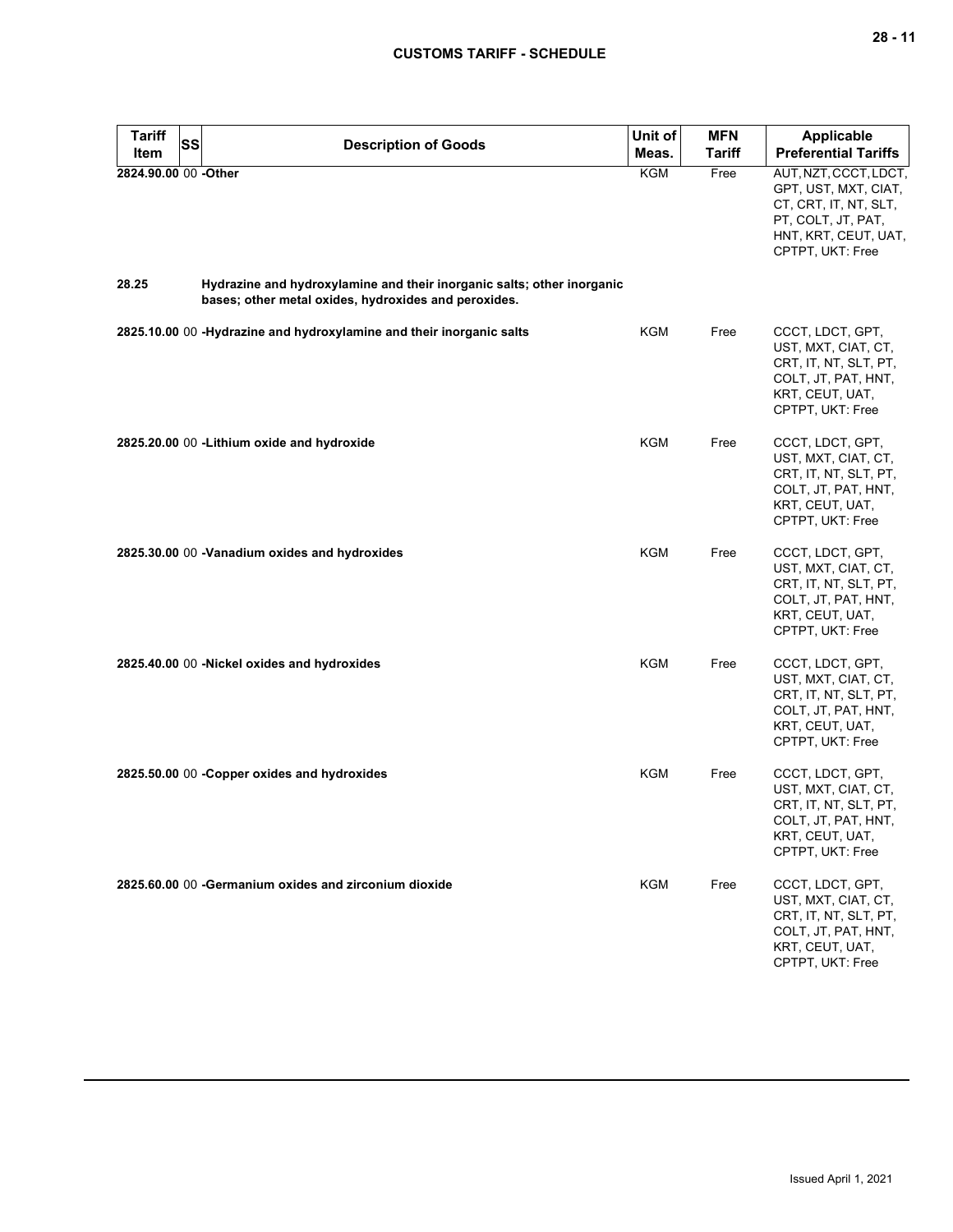| <b>Tariff</b><br><b>SS</b> | <b>Description of Goods</b>                                                       | Unit of    | <b>MFN</b>    | <b>Applicable</b>                                                                                                              |
|----------------------------|-----------------------------------------------------------------------------------|------------|---------------|--------------------------------------------------------------------------------------------------------------------------------|
| Item                       |                                                                                   | Meas.      | <b>Tariff</b> | <b>Preferential Tariffs</b>                                                                                                    |
|                            | 2825.70.00 00 -Molybdenum oxides and hydroxides                                   | <b>KGM</b> | Free          | CCCT, LDCT, GPT,<br>UST, MXT, CIAT, CT,<br>CRT, IT, NT, SLT, PT,<br>COLT, JT, PAT, HNT,<br>KRT, CEUT, UAT,<br>CPTPT, UKT: Free |
|                            | 2825.80.00 00 - Antimony oxides                                                   | KGM        | Free          | CCCT, LDCT, GPT,<br>UST, MXT, CIAT, CT,<br>CRT, IT, NT, SLT, PT,<br>COLT, JT, PAT, HNT,<br>KRT, CEUT, UAT,<br>CPTPT, UKT: Free |
| 2825.90.00 00 -Other       |                                                                                   | <b>KGM</b> | Free          | CCCT, LDCT, GPT,<br>UST, MXT, CIAT, CT,<br>CRT, IT, NT, SLT, PT,<br>COLT, JT, PAT, HNT,<br>KRT, CEUT, UAT,<br>CPTPT, UKT: Free |
|                            | V. - SALTS AND PEROXYSALTS, OF INORGANIC ACIDS AND METALS                         |            |               |                                                                                                                                |
| 28.26                      | Fluorides; fluorosilicates, fluoroaluminates and other complex fluorine<br>salts. |            |               |                                                                                                                                |
|                            | -Fluorides:                                                                       |            |               |                                                                                                                                |
|                            | 2826.12.00 00 - - Of aluminum                                                     | <b>KGM</b> | Free          | CCCT, LDCT, GPT,<br>UST, MXT, CIAT, CT,<br>CRT, IT, NT, SLT, PT,<br>COLT, JT, PAT, HNT,<br>KRT, CEUT, UAT,<br>CPTPT, UKT: Free |
| 2826.19.00 00 - - Other    |                                                                                   | <b>KGM</b> | Free          | CCCT, LDCT, GPT,<br>UST, MXT, CIAT, CT,<br>CRT, IT, NT, SLT, PT,<br>COLT, JT, PAT, HNT,<br>KRT, CEUT, UAT,<br>CPTPT, UKT: Free |
|                            | 2826.30.00 00 -Sodium hexafluoroaluminate (synthetic cryolite)                    | <b>KGM</b> | Free          | CCCT, LDCT, GPT,<br>UST, MXT, CIAT, CT,<br>CRT, IT, NT, SLT, PT,<br>COLT, JT, PAT, HNT,<br>KRT, CEUT, UAT,<br>CPTPT, UKT: Free |
| 2826.90.00 00 -Other       |                                                                                   | <b>KGM</b> | Free          | CCCT, LDCT, GPT,<br>UST, MXT, CIAT, CT,<br>CRT, IT, NT, SLT, PT,<br>COLT, JT, PAT, HNT,<br>KRT, CEUT, UAT,<br>CPTPT, UKT: Free |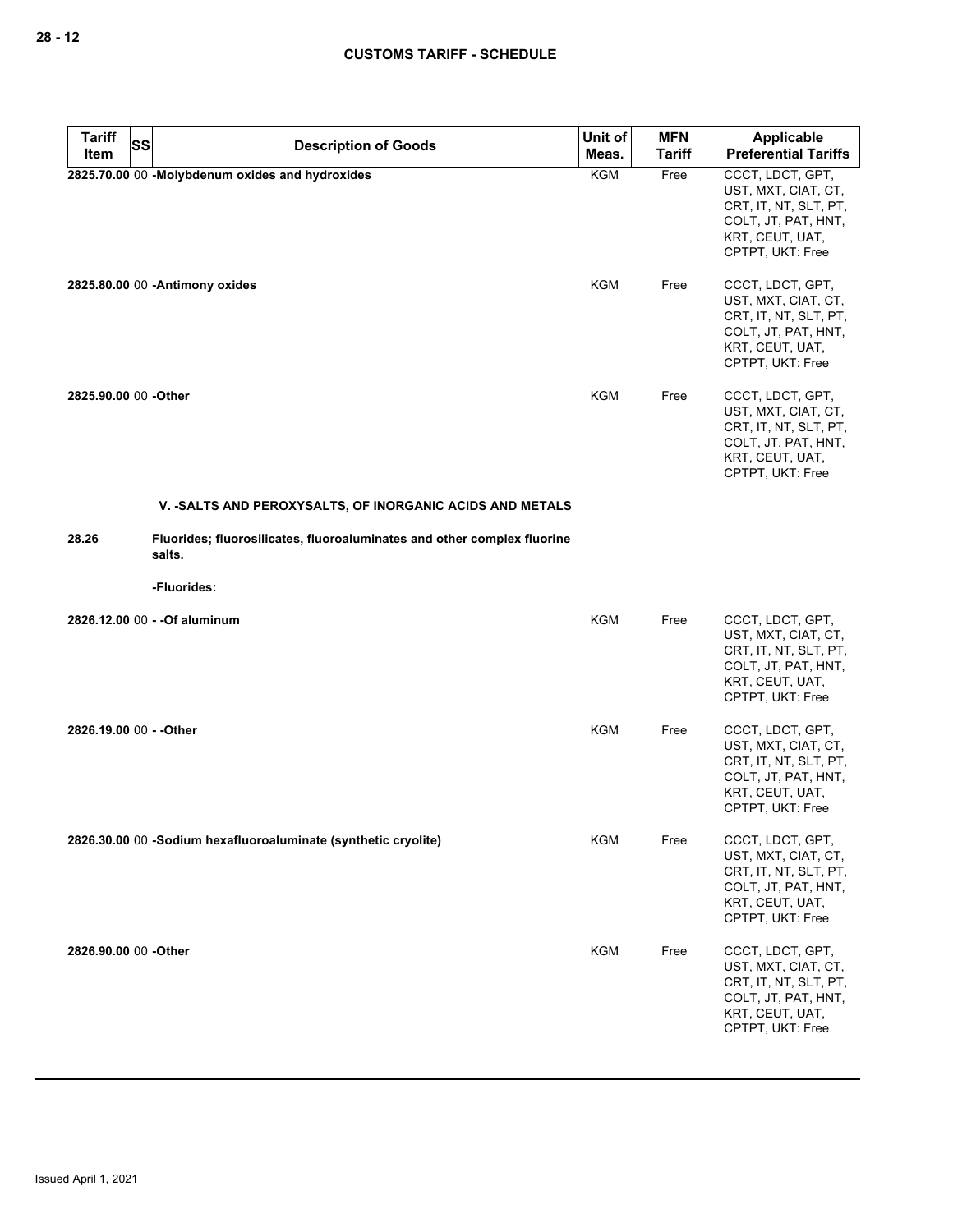| <b>Tariff</b><br>Item   | <b>SS</b> | <b>Description of Goods</b>                                      | Unit of<br>Meas. | <b>MFN</b><br><b>Tariff</b> | Applicable<br><b>Preferential Tariffs</b>                                                                                      |
|-------------------------|-----------|------------------------------------------------------------------|------------------|-----------------------------|--------------------------------------------------------------------------------------------------------------------------------|
| 28.27                   |           | Chlorides, chloride oxides and chloride hydroxides; bromides and |                  |                             |                                                                                                                                |
|                         |           | bromide oxides; iodides and iodide oxides.                       |                  |                             |                                                                                                                                |
|                         |           | 2827.10.00 00 - Ammonium chloride                                | <b>KGM</b>       | Free                        | CCCT, LDCT, GPT,<br>UST, MXT, CIAT, CT,<br>CRT, IT, NT, SLT, PT,<br>COLT, JT, PAT, HNT,<br>KRT, CEUT, UAT,<br>CPTPT, UKT: Free |
| 2827.20.00              |           | -Calcium chloride                                                |                  | Free                        | CCCT, LDCT, GPT,<br>UST, MXT, CIAT, CT,<br>CRT, IT, NT, SLT, PT,<br>COLT, JT, PAT, HNT,<br>KRT, CEUT, UAT,<br>CPTPT, UKT: Free |
|                         |           |                                                                  | KGM              |                             |                                                                                                                                |
|                         |           |                                                                  | <b>KNS</b>       |                             |                                                                                                                                |
|                         |           | -Other chlorides:                                                |                  |                             |                                                                                                                                |
|                         |           | 2827.31.00 00 - - Of magnesium                                   | KGM              | Free                        | CCCT, LDCT, GPT,<br>UST, MXT, CIAT, CT,<br>CRT, IT, NT, SLT, PT,<br>COLT, JT, PAT, HNT,<br>KRT, CEUT, UAT,<br>CPTPT, UKT: Free |
|                         |           | 2827.32.00 00 - - Of aluminum                                    | KGM              | Free                        | CCCT, LDCT, GPT,<br>UST, MXT, CIAT, CT,<br>CRT, IT, NT, SLT, PT,<br>COLT, JT, PAT, HNT,<br>KRT, CEUT, UAT,<br>CPTPT, UKT: Free |
|                         |           | 2827.35.00 00 - - Of nickel                                      | KGM              | Free                        | CCCT, LDCT, GPT,<br>UST, MXT, CIAT, CT,<br>CRT, IT, NT, SLT, PT,<br>COLT, JT, PAT, HNT,<br>KRT, CEUT, UAT,<br>CPTPT, UKT: Free |
| 2827.39.00 00 - - Other |           |                                                                  | KGM              | Free                        | CCCT, LDCT, GPT,<br>UST, MXT, CIAT, CT,<br>CRT, IT, NT, SLT, PT,<br>COLT, JT, PAT, HNT,<br>KRT, CEUT, UAT,<br>CPTPT, UKT: Free |
|                         |           | -Chloride oxides and chloride hydroxides:                        |                  |                             |                                                                                                                                |
|                         |           | 2827.41.00 00 - - Of copper                                      | KGM              | Free                        | CCCT, LDCT, GPT,<br>UST, MXT, CIAT, CT,<br>CRT, IT, NT, SLT, PT,<br>COLT, JT, PAT, HNT,<br>KRT, CEUT, UAT,<br>CPTPT, UKT: Free |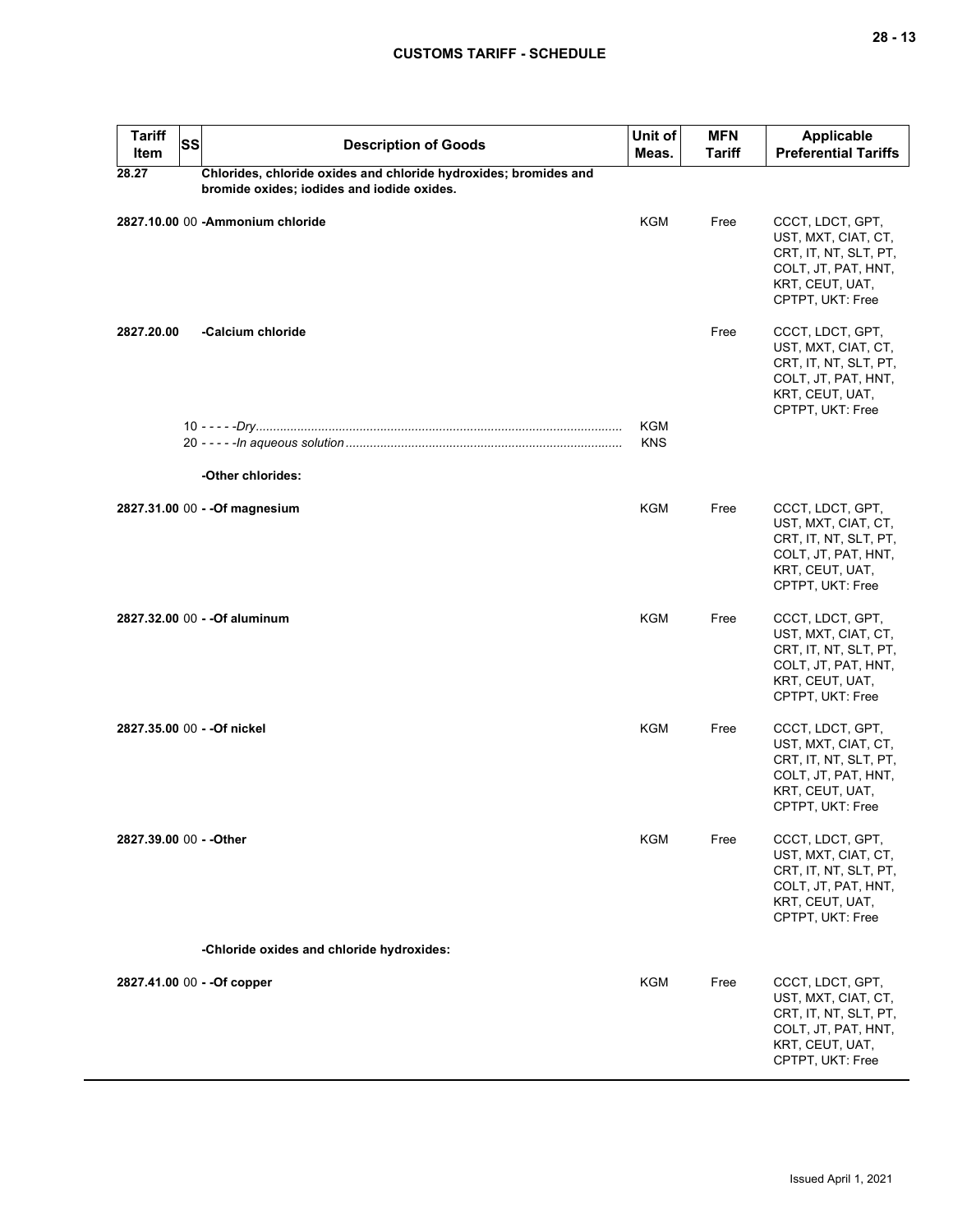| <b>Tariff</b><br><b>SS</b><br>Item | <b>Description of Goods</b>                                                      | Unit of<br>Meas. | <b>MFN</b><br><b>Tariff</b> | <b>Applicable</b><br><b>Preferential Tariffs</b>                                                                               |
|------------------------------------|----------------------------------------------------------------------------------|------------------|-----------------------------|--------------------------------------------------------------------------------------------------------------------------------|
| 2827.49.00 00 - - Other            |                                                                                  | KGM              | Free                        | CCCT, LDCT, GPT,<br>UST, MXT, CIAT, CT,<br>CRT, IT, NT, SLT, PT,<br>COLT, JT, PAT, HNT,<br>KRT, CEUT, UAT,<br>CPTPT, UKT: Free |
|                                    | -Bromides and bromide oxides:                                                    |                  |                             |                                                                                                                                |
|                                    | 2827.51.00 00 - - Bromides of sodium or of potassium                             | KGM              | Free                        | CCCT, LDCT, GPT,<br>UST, MXT, CIAT, CT,<br>CRT, IT, NT, SLT, PT,<br>COLT, JT, PAT, HNT,<br>KRT, CEUT, UAT,<br>CPTPT, UKT: Free |
| 2827.59.00 00 - - Other            |                                                                                  | <b>KGM</b>       | Free                        | CCCT, LDCT, GPT,<br>UST, MXT, CIAT, CT,<br>CRT, IT, NT, SLT, PT,<br>COLT, JT, PAT, HNT,<br>KRT, CEUT, UAT,<br>CPTPT, UKT: Free |
|                                    | 2827.60.00 00 -lodides and iodide oxides                                         | <b>KGM</b>       | Free                        | CCCT, LDCT, GPT,<br>UST, MXT, CIAT, CT,<br>CRT, IT, NT, SLT, PT,<br>COLT, JT, PAT, HNT,<br>KRT, CEUT, UAT,<br>CPTPT, UKT: Free |
| 28.28                              | Hypochlorites; commercial calcium hypochlorite; chlorites;<br>hypobromites.      |                  |                             |                                                                                                                                |
|                                    | 2828.10.00 00 - Commercial calcium hypochlorite and other calcium hypochlorites  | KGM              | Free                        | CCCT, LDCT, GPT,<br>UST, MXT, CIAT, CT,<br>CRT, IT, NT, SLT, PT,<br>COLT, JT, PAT, HNT,<br>KRT, CEUT, UAT,<br>CPTPT, UKT: Free |
| 2828.90.00 00 -Other               |                                                                                  | KGM              | Free                        | CCCT, LDCT, GPT,<br>UST, MXT, CIAT, CT,<br>CRT, IT, NT, SLT, PT,<br>COLT, JT, PAT, HNT,<br>KRT, CEUT, UAT,<br>CPTPT, UKT: Free |
| 28.29                              | Chlorates and perchlorates; bromates and perbromates; iodates and<br>periodates. |                  |                             |                                                                                                                                |
|                                    | -Chlorates:                                                                      |                  |                             |                                                                                                                                |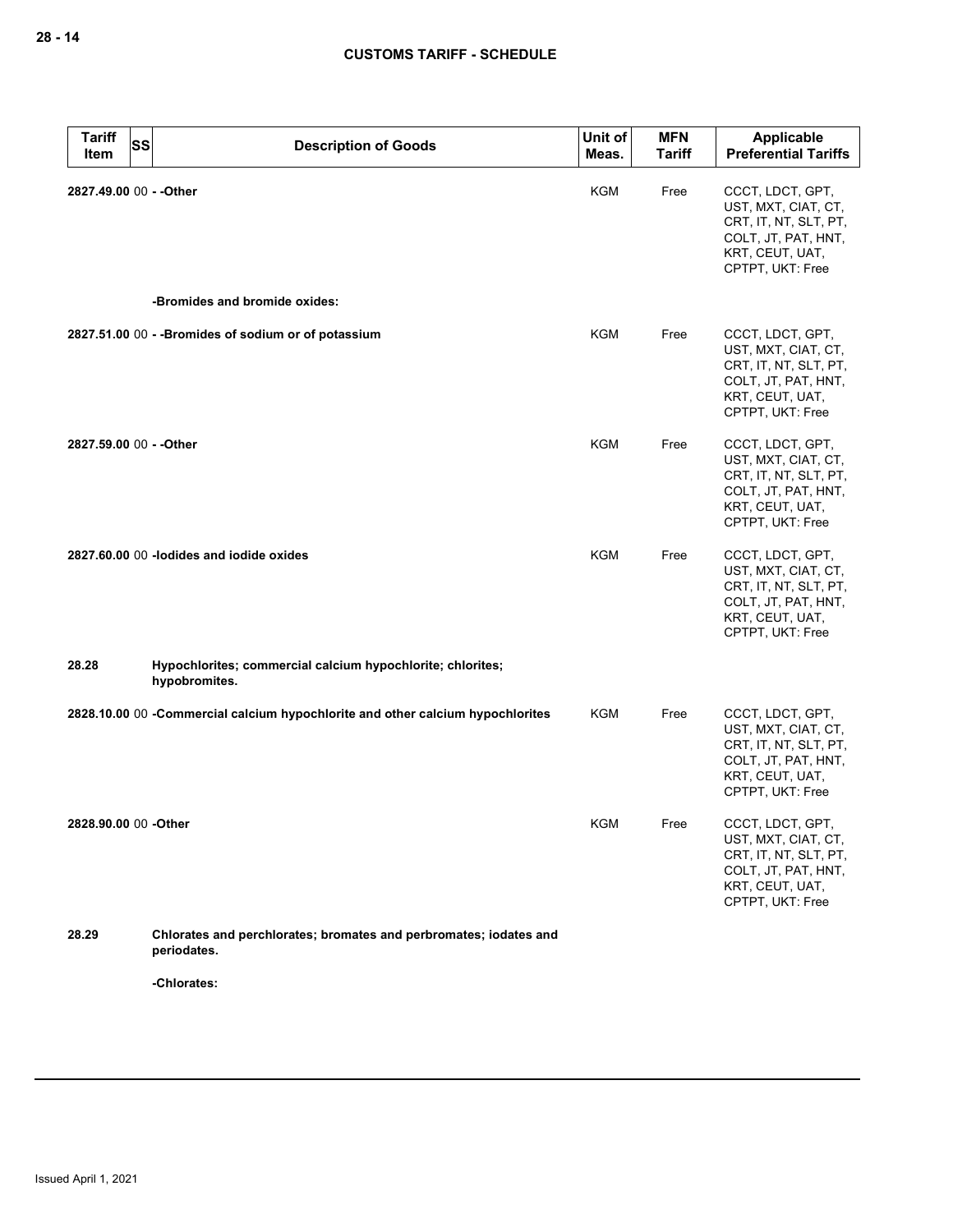| <b>Tariff</b>           | SS<br><b>Description of Goods</b>                            | Unit of    | <b>MFN</b>    | <b>Applicable</b>                                                                                                              |
|-------------------------|--------------------------------------------------------------|------------|---------------|--------------------------------------------------------------------------------------------------------------------------------|
| Item                    |                                                              | Meas.      | <b>Tariff</b> | <b>Preferential Tariffs</b>                                                                                                    |
|                         | 2829.11.00 00 - - Of sodium                                  | <b>KGM</b> | Free          | CCCT, LDCT, GPT,<br>UST, MXT, CIAT, CT,<br>CRT, IT, NT, SLT, PT,<br>COLT, JT, PAT, HNT,<br>KRT, CEUT, UAT,<br>CPTPT, UKT: Free |
| 2829.19.00 00 - - Other |                                                              | KGM        | Free          | CCCT, LDCT, GPT,<br>UST, MXT, CIAT, CT,<br>CRT, IT, NT, SLT, PT,<br>COLT, JT, PAT, HNT,<br>KRT, CEUT, UAT,<br>CPTPT, UKT: Free |
| 2829.90.00 00 -Other    |                                                              | <b>KGM</b> | Free          | CCCT, LDCT, GPT,<br>UST, MXT, CIAT, CT,<br>CRT, IT, NT, SLT, PT,<br>COLT, JT, PAT, HNT,<br>KRT, CEUT, UAT,<br>CPTPT, UKT: Free |
| 28.30                   | Sulphides; polysulphides, whether or not chemically defined. |            |               |                                                                                                                                |
|                         | 2830.10.00 00 -Sodium sulphides                              | KGM        | Free          | CCCT, LDCT, GPT,<br>UST, MXT, CIAT, CT,<br>CRT, IT, NT, SLT, PT,<br>COLT, JT, PAT, HNT,<br>KRT, CEUT, UAT,<br>CPTPT, UKT: Free |
| 2830.90.00 00 -Other    |                                                              | <b>KGM</b> | Free          | CCCT, LDCT, GPT,<br>UST, MXT, CIAT, CT,<br>CRT, IT, NT, SLT, PT,<br>COLT, JT, PAT, HNT,<br>KRT, CEUT, UAT,<br>CPTPT, UKT: Free |
| 28.31                   | Dithionites and sulphoxylates.                               |            |               |                                                                                                                                |
|                         | 2831.10.00 00 -Of sodium                                     | KGM        | Free          | CCCT, LDCT, GPT,<br>UST, MXT, CIAT, CT,<br>CRT, IT, NT, SLT, PT,<br>COLT, JT, PAT, HNT,<br>KRT, CEUT, UAT,<br>CPTPT, UKT: Free |
| 2831.90.00 00 -Other    |                                                              | KGM        | Free          | CCCT, LDCT, GPT,<br>UST, MXT, CIAT, CT,<br>CRT, IT, NT, SLT, PT,<br>COLT, JT, PAT, HNT,<br>KRT, CEUT, UAT,<br>CPTPT, UKT: Free |
| 28.32                   | Sulphites; thiosulphates.                                    |            |               |                                                                                                                                |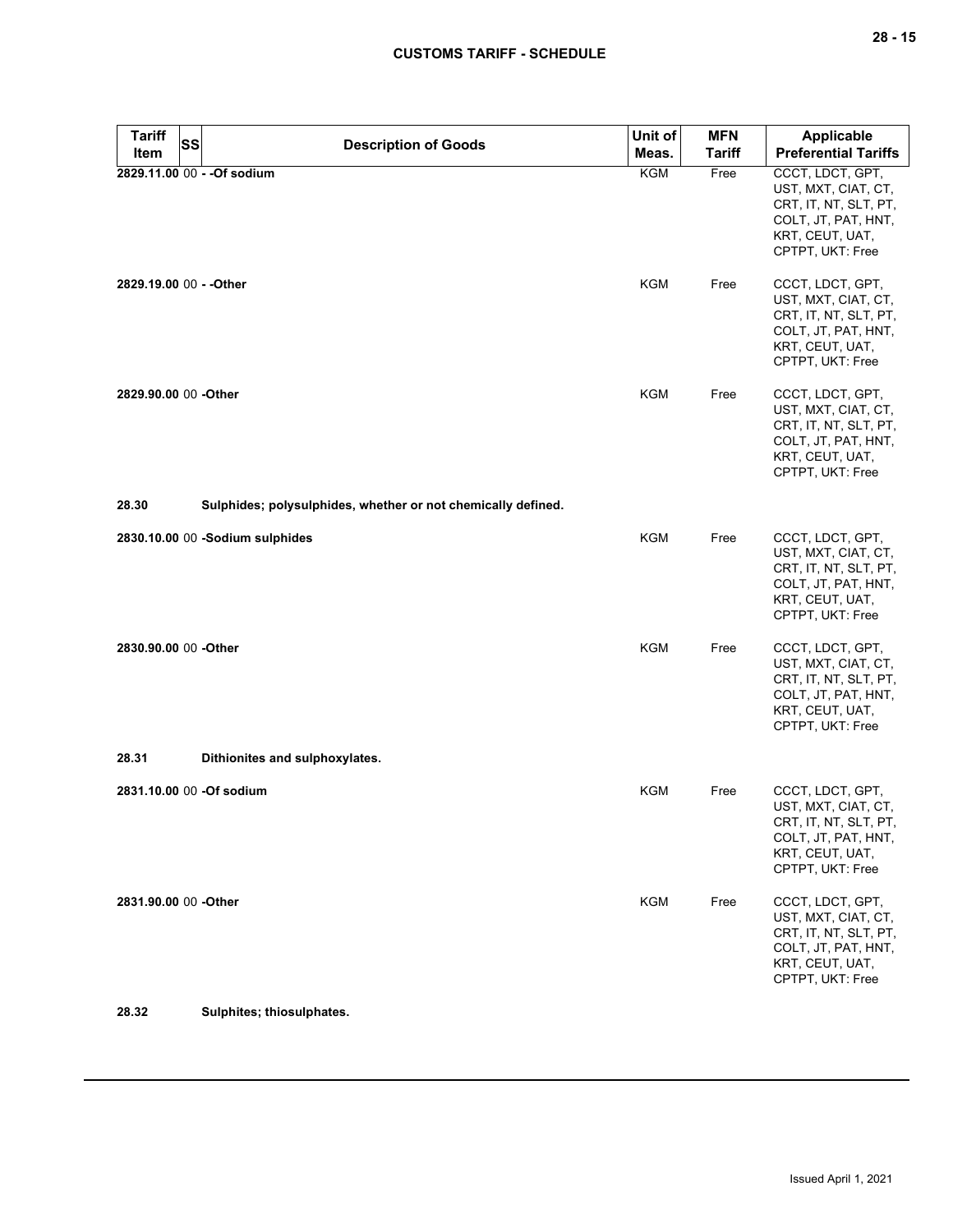| <b>Tariff</b>           | <b>SS</b><br><b>Description of Goods</b> | Unit of                                           | <b>MFN</b> | Applicable    |                                                                                                                                |
|-------------------------|------------------------------------------|---------------------------------------------------|------------|---------------|--------------------------------------------------------------------------------------------------------------------------------|
| Item                    |                                          |                                                   | Meas.      | <b>Tariff</b> | <b>Preferential Tariffs</b>                                                                                                    |
|                         |                                          | 2832.10.00 00 -Sodium sulphites                   | <b>KGM</b> | Free          | CCCT, LDCT, GPT,<br>UST, MXT, CIAT, CT,<br>CRT, IT, NT, SLT, PT,<br>COLT, JT, PAT, HNT,<br>KRT, CEUT, UAT,<br>CPTPT, UKT: Free |
|                         |                                          | 2832.20.00 00 - Other sulphites                   | KGM        | Free          | CCCT, LDCT, GPT,<br>UST, MXT, CIAT, CT,<br>CRT, IT, NT, SLT, PT,<br>COLT, JT, PAT, HNT,<br>KRT, CEUT, UAT,<br>CPTPT, UKT: Free |
|                         |                                          | 2832.30.00 00 - Thiosulphates                     | <b>KGM</b> | Free          | CCCT, LDCT, GPT,<br>UST, MXT, CIAT, CT,<br>CRT, IT, NT, SLT, PT,<br>COLT, JT, PAT, HNT,<br>KRT, CEUT, UAT,<br>CPTPT, UKT: Free |
| 28.33                   |                                          | Sulphates; alums; peroxosulphates (persulphates). |            |               |                                                                                                                                |
|                         |                                          | -Sodium sulphates:                                |            |               |                                                                                                                                |
|                         |                                          | 2833.11.00 00 - - Disodium sulphate               | <b>KGM</b> | Free          | CCCT, LDCT, GPT,<br>UST, MXT, CIAT, CT,<br>CRT, IT, NT, SLT, PT,<br>COLT, JT, PAT, HNT,<br>KRT, CEUT, UAT,<br>CPTPT, UKT: Free |
| 2833.19.00 00 - - Other |                                          |                                                   | KGM        | Free          | CCCT, LDCT, GPT,<br>UST, MXT, CIAT, CT,<br>CRT, IT, NT, SLT, PT,<br>COLT, JT, PAT, HNT,<br>KRT, CEUT, UAT,<br>CPTPT, UKT: Free |
|                         |                                          | -Other sulphates:                                 |            |               |                                                                                                                                |
|                         |                                          | 2833.21.00 00 - - Of magnesium                    | KGM        | Free          | CCCT, LDCT, GPT,<br>UST, MXT, CIAT, CT,<br>CRT, IT, NT, SLT, PT,<br>COLT, JT, PAT, HNT,<br>KRT, CEUT, UAT,<br>CPTPT, UKT: Free |
|                         |                                          | 2833.22.00 00 - - Of aluminum                     | <b>KGM</b> | Free          | CCCT, LDCT, GPT,<br>UST, MXT, CIAT, CT,<br>CRT, IT, NT, SLT, PT,<br>COLT, JT, PAT, HNT,<br>KRT, CEUT, UAT,<br>CPTPT, UKT: Free |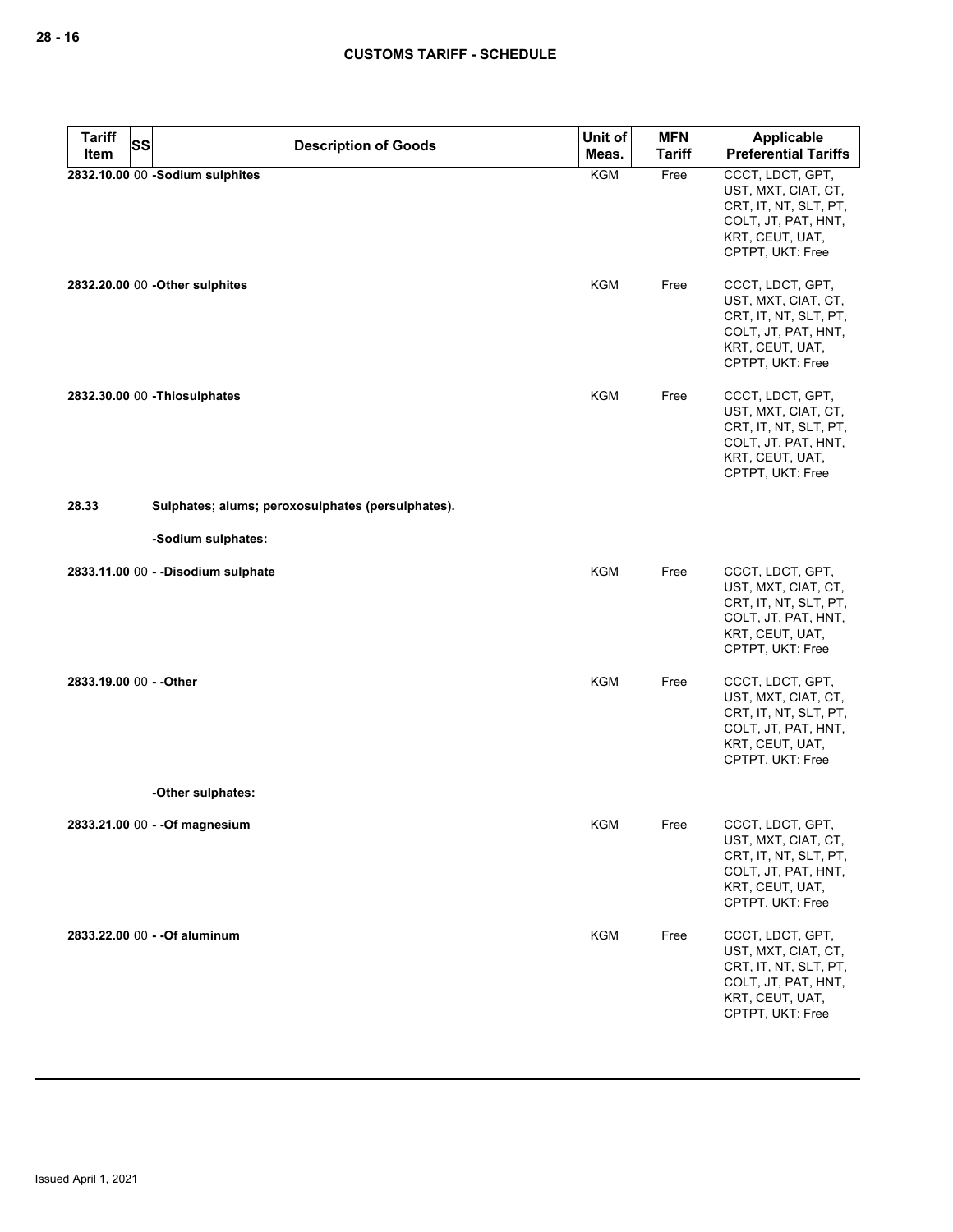| <b>Tariff</b><br>Item | SS<br><b>Description of Goods</b>                                                                                                    | Unit of<br>Meas.                                     | <b>MFN</b><br><b>Tariff</b> | <b>Applicable</b><br><b>Preferential Tariffs</b>                                                                               |
|-----------------------|--------------------------------------------------------------------------------------------------------------------------------------|------------------------------------------------------|-----------------------------|--------------------------------------------------------------------------------------------------------------------------------|
|                       | 2833.24.00 00 - - Of nickel                                                                                                          | <b>KGM</b>                                           | Free                        | CCCT, LDCT, GPT,<br>UST, MXT, CIAT, CT,<br>CRT, IT, NT, SLT, PT,<br>COLT, JT, PAT, HNT,<br>KRT, CEUT, UAT,<br>CPTPT, UKT: Free |
| 2833.25.00            | - -Of copper                                                                                                                         |                                                      | Free                        | CCCT, LDCT, GPT,<br>UST, MXT, CIAT, CT,<br>CRT, IT, NT, SLT, PT,<br>COLT, JT, PAT, HNT,<br>KRT, CEUT, UAT,<br>CPTPT, UKT: Free |
|                       |                                                                                                                                      | KGM<br>KGM                                           |                             |                                                                                                                                |
|                       | 2833.27.00 00 - - Of barium                                                                                                          | KGM                                                  | Free                        | CCCT, LDCT, GPT,<br>UST, MXT, CIAT, CT,<br>CRT, IT, NT, SLT, PT,<br>COLT, JT, PAT, HNT,<br>KRT, CEUT, UAT,<br>CPTPT, UKT: Free |
|                       | 2833.29.00 00 - - Other                                                                                                              | <b>KGM</b>                                           | Free                        | CCCT, LDCT, GPT,<br>UST, MXT, CIAT, CT,<br>CRT, IT, NT, SLT, PT,<br>COLT, JT, PAT, HNT,<br>KRT, CEUT, UAT,<br>CPTPT, UKT: Free |
|                       | 2833.30.00 00 - Alums                                                                                                                | KGM                                                  | Free                        | CCCT, LDCT, GPT,<br>UST, MXT, CIAT, CT,<br>CRT, IT, NT, SLT, PT,<br>COLT, JT, PAT, HNT,<br>KRT, CEUT, UAT,<br>CPTPT, UKT: Free |
| 2833.40.00            | -Peroxosulphates (persulphates)                                                                                                      |                                                      | Free                        | CCCT, LDCT, GPT,<br>UST, MXT, CIAT, CT,<br>CRT, IT, NT, SLT, PT,<br>COLT, JT, PAT, HNT,<br>KRT, CEUT, UAT,<br>CPTPT, UKT: Free |
|                       | 10 - - - - - Diammonium peroxodisulphate (ammonium persulphate)<br>20 - - - - - Dipotassium peroxodisulphate (potassium persulphate) | <b>KGM</b><br><b>KGM</b><br><b>KGM</b><br><b>KGM</b> |                             |                                                                                                                                |
| 28.34                 | Nitrites; nitrates.                                                                                                                  |                                                      |                             |                                                                                                                                |
|                       | 2834.10.00 00 - Nitrites                                                                                                             | KGM                                                  | Free                        | CCCT, LDCT, GPT,<br>UST, MXT, CIAT, CT,<br>CRT, IT, NT, SLT, PT,<br>COLT, JT, PAT, HNT,<br>KRT, CEUT, UAT,<br>CPTPT, UKT: Free |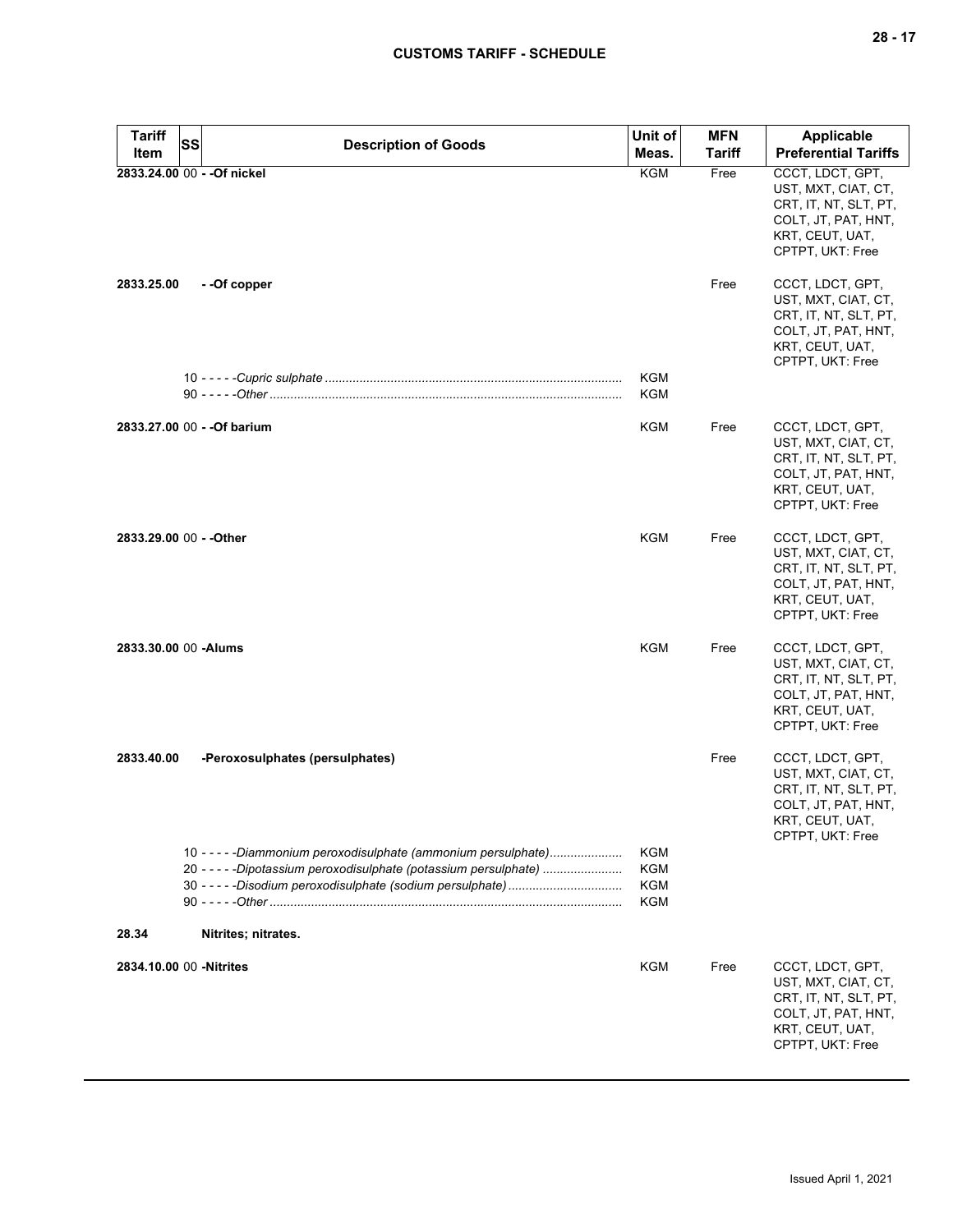| <b>Tariff</b><br>Item   | <b>SS</b> | <b>Description of Goods</b>                                                                                                    | Unit of<br>Meas. | <b>MFN</b><br><b>Tariff</b> | Applicable<br><b>Preferential Tariffs</b>                                                                                                |
|-------------------------|-----------|--------------------------------------------------------------------------------------------------------------------------------|------------------|-----------------------------|------------------------------------------------------------------------------------------------------------------------------------------|
|                         |           | -Nitrates:                                                                                                                     |                  |                             |                                                                                                                                          |
|                         |           | 2834.21.00 00 - - Of potassium                                                                                                 | <b>KGM</b>       | Free                        | CCCT, LDCT, GPT,<br>UST, MXT, CIAT, CT,<br>CRT, IT, NT, SLT, PT,<br>COLT, JT, PAT, HNT,<br>KRT, CEUT, UAT,<br>CPTPT, UKT: Free           |
| 2834.29.00 00 - - Other |           |                                                                                                                                | <b>KGM</b>       | Free                        | CCCT, LDCT, GPT,<br>UST, MXT, CIAT, CT,<br>CRT, IT, NT, SLT, PT,<br>COLT, JT, PAT, HNT,<br>KRT, CEUT, UAT,<br>CPTPT, UKT: Free           |
| 28.35                   |           | Phosphinates (hypophosphites), phosphonates (phosphites) and<br>phosphates; polyphosphates, whether or not chemically defined. |                  |                             |                                                                                                                                          |
|                         |           | 2835.10.00 00 -Phosphinates (hypophosphites) and phosphonates (phosphites)                                                     | KGM              | Free                        | CCCT, LDCT, GPT,<br>UST, MXT, CIAT, CT,<br>CRT, IT, NT, SLT, PT,<br>COLT, JT, PAT, HNT,<br>KRT, CEUT, UAT,<br>CPTPT, UKT: Free           |
|                         |           | -Phosphates:                                                                                                                   |                  |                             |                                                                                                                                          |
|                         |           | 2835.22.00 00 - - Of mono- or disodium                                                                                         | <b>KGM</b>       | Free                        | AUT, NZT, CCCT, LDCT,<br>GPT, UST, MXT, CIAT,<br>CT, CRT, IT, NT, SLT,<br>PT, COLT, JT, PAT,<br>HNT, KRT, CEUT, UAT,<br>CPTPT, UKT: Free |
|                         |           | 2835.24.00 00 - - Of potassium                                                                                                 | <b>KGM</b>       | Free                        | AUT, NZT, CCCT, LDCT,<br>GPT, UST, MXT, CIAT,<br>CT, CRT, IT, NT, SLT,<br>PT, COLT, JT, PAT,<br>HNT, KRT, CEUT, UAT,<br>CPTPT, UKT: Free |
|                         |           | 2835.25.00 00 - - Calcium hydrogenorthophosphate ("dicalcium phosphate")                                                       | <b>KGM</b>       | Free                        | CCCT, LDCT, GPT,<br>UST, MXT, CIAT, CT,<br>CRT, IT, NT, SLT, PT,<br>COLT, JT, PAT, HNT,<br>KRT, CEUT, UAT,<br>CPTPT, UKT: Free           |
|                         |           | 2835.26.00 00 - - Other phosphates of calcium                                                                                  | <b>KGM</b>       | Free                        | AUT, NZT, CCCT, LDCT,<br>GPT, UST, MXT, CIAT,<br>CT, CRT, IT, NT, SLT,<br>PT, COLT, JT, PAT,<br>HNT, KRT, CEUT, UAT,<br>CPTPT, UKT: Free |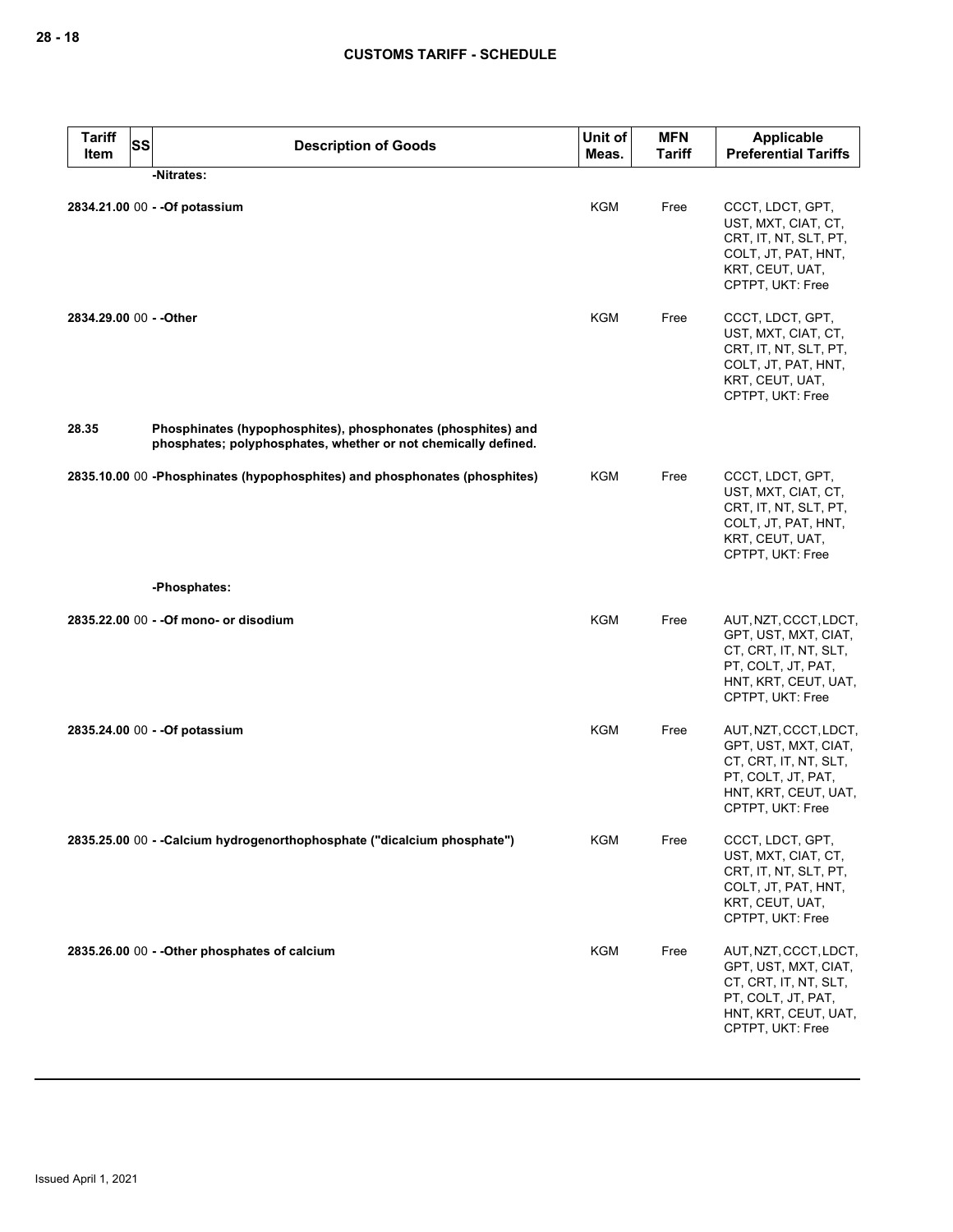| <b>Tariff</b><br>Item   | SS | <b>Description of Goods</b>                                                                                   | Unit of<br>Meas.  | <b>MFN</b><br><b>Tariff</b> | <b>Applicable</b><br><b>Preferential Tariffs</b>                                                                                         |
|-------------------------|----|---------------------------------------------------------------------------------------------------------------|-------------------|-----------------------------|------------------------------------------------------------------------------------------------------------------------------------------|
| 2835.29.00 00 - - Other |    |                                                                                                               | <b>KGM</b>        | Free                        | AUT, NZT, CCCT, LDCT,<br>GPT, UST, MXT, CIAT,<br>CT, CRT, IT, NT, SLT,<br>PT, COLT, JT, PAT,<br>HNT, KRT, CEUT, UAT,<br>CPTPT, UKT: Free |
|                         |    | -Polyphosphates:                                                                                              |                   |                             |                                                                                                                                          |
| 2835.31.00              |    | - -Sodium triphosphate (sodium tripolyphosphate)                                                              |                   | Free                        | AUT, NZT, CCCT, LDCT,<br>GPT, UST, MXT, CIAT,<br>CT, CRT, IT, NT, SLT,<br>PT, COLT, JT, PAT,<br>HNT, KRT, CEUT, UAT,<br>CPTPT, UKT: Free |
|                         |    |                                                                                                               | KGM<br>KGM        |                             |                                                                                                                                          |
| 2835.39.00              |    | - -Other                                                                                                      |                   | Free                        | AUT, NZT, CCCT, LDCT,<br>GPT, UST, MXT, CIAT,<br>CT, CRT, IT, NT, SLT,<br>PT, COLT, JT, PAT,<br>HNT, KRT, CEUT, UAT,<br>CPTPT, UKT: Free |
|                         |    | 10 - - - - - Sodium acid pyrophosphate, for use in the manufacture of food                                    | KGM<br><b>KGM</b> |                             |                                                                                                                                          |
| 28.36                   |    | Carbonates; peroxocarbonates (percarbonates); commercial<br>ammonium carbonate containing ammonium carbamate. |                   |                             |                                                                                                                                          |
| 2836.20.00              |    | -Disodium carbonate                                                                                           |                   | Free                        | CCCT, LDCT, GPT,<br>UST, MXT, CIAT, CT,<br>CRT, IT, NT, SLT, PT,<br>COLT, JT, PAT, HNT,<br>KRT, CEUT, UAT,<br>CPTPT, UKT: Free           |
|                         |    |                                                                                                               | <b>KGM</b><br>KGM |                             |                                                                                                                                          |
|                         |    | 2836.30.00 00 -Sodium hydrogencarbonate (sodium bicarbonate)                                                  | KGM               | Free                        | CCCT, LDCT, GPT,<br>UST, MXT, CIAT, CT,<br>CRT, IT, NT, SLT, PT,<br>COLT, JT, PAT, HNT,<br>KRT, CEUT, UAT,<br>CPTPT, UKT: Free           |
|                         |    | 2836.40.00 00 - Potassium carbonates                                                                          | KGM               | Free                        | CCCT, LDCT, GPT,<br>UST, MXT, CIAT, CT,<br>CRT, IT, NT, SLT, PT,<br>COLT, JT, PAT, HNT,<br>KRT, CEUT, UAT,<br>CPTPT, UKT: Free           |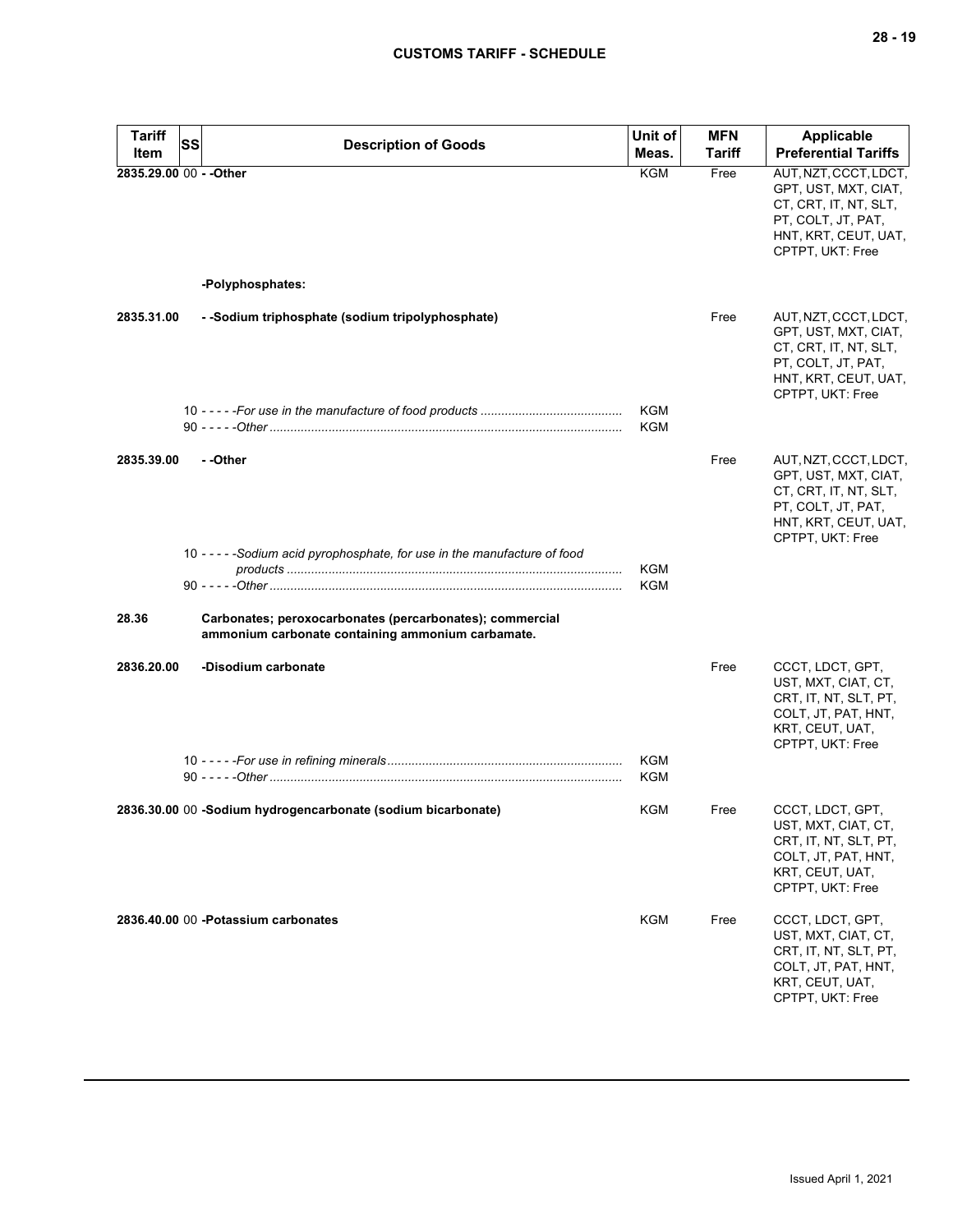| <b>Tariff</b> | SS<br><b>Description of Goods</b>              | Unit of    | <b>MFN</b>    | <b>Applicable</b>                                                                                                              |
|---------------|------------------------------------------------|------------|---------------|--------------------------------------------------------------------------------------------------------------------------------|
| Item          |                                                | Meas.      | <b>Tariff</b> | <b>Preferential Tariffs</b>                                                                                                    |
|               | 2836.50.00 00 - Calcium carbonate              | <b>KGM</b> | Free          | CCCT, LDCT, GPT,<br>UST, MXT, CIAT, CT,<br>CRT, IT, NT, SLT, PT,<br>COLT, JT, PAT, HNT,<br>KRT, CEUT, UAT,<br>CPTPT, UKT: Free |
|               | 2836.60.00 00 -Barium carbonate                | <b>KGM</b> | Free          | CCCT, LDCT, GPT,<br>UST, MXT, CIAT, CT,<br>CRT, IT, NT, SLT, PT,<br>COLT, JT, PAT, HNT,<br>KRT, CEUT, UAT,<br>CPTPT, UKT: Free |
|               | -Other:                                        |            |               |                                                                                                                                |
|               | 2836.91.00 00 - - Lithium carbonates           | KGM        | Free          | CCCT, LDCT, GPT,<br>UST, MXT, CIAT, CT,<br>CRT, IT, NT, SLT, PT,<br>COLT, JT, PAT, HNT,<br>KRT, CEUT, UAT,<br>CPTPT, UKT: Free |
|               | 2836.92.00 00 - - Strontium carbonate          | <b>KGM</b> | Free          | CCCT, LDCT, GPT,<br>UST, MXT, CIAT, CT,<br>CRT, IT, NT, SLT, PT,<br>COLT, JT, PAT, HNT,<br>KRT, CEUT, UAT,<br>CPTPT, UKT: Free |
|               | 2836.99.00 00 - - Other                        | <b>KGM</b> | Free          | CCCT, LDCT, GPT,<br>UST, MXT, CIAT, CT,<br>CRT, IT, NT, SLT, PT,<br>COLT, JT, PAT, HNT,<br>KRT, CEUT, UAT,<br>CPTPT, UKT: Free |
| 28.37         | Cyanides, cyanide oxides and complex cyanides. |            |               |                                                                                                                                |
|               | -Cyanides and cyanide oxides:                  |            |               |                                                                                                                                |
|               | 2837.11.00 00 - - Of sodium                    | KGM        | Free          | CCCT, LDCT, GPT,<br>UST, MXT, CIAT, CT,<br>CRT, IT, NT, SLT, PT,<br>COLT, JT, PAT, HNT,<br>KRT, CEUT, UAT,<br>CPTPT, UKT: Free |
|               | 2837.19.00 00 - - Other                        | <b>KGM</b> | Free          | CCCT, LDCT, GPT,<br>UST, MXT, CIAT, CT,<br>CRT, IT, NT, SLT, PT,<br>COLT, JT, PAT, HNT,<br>KRT, CEUT, UAT,<br>CPTPT, UKT: Free |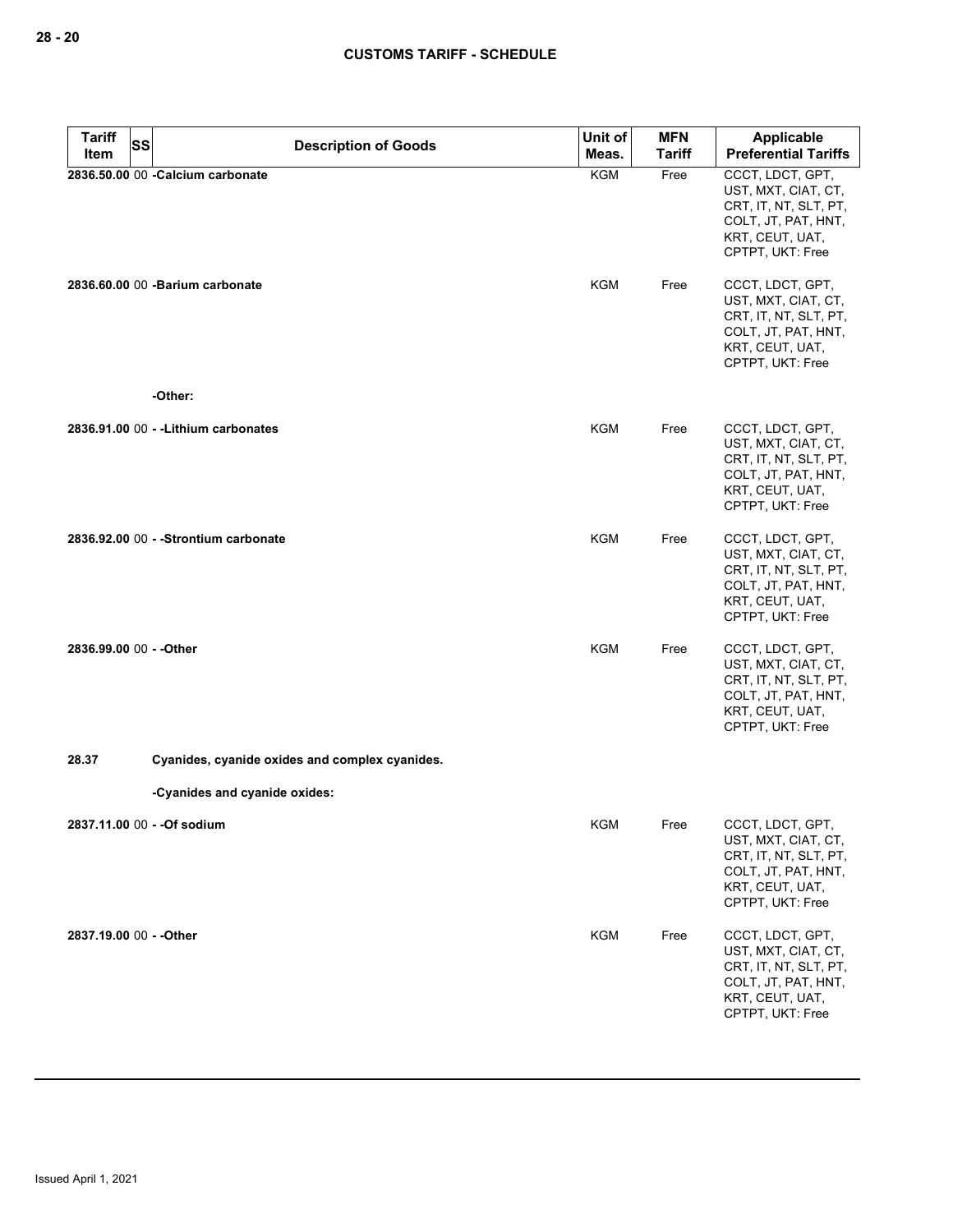| <b>Tariff</b><br><b>SS</b> | <b>Description of Goods</b>                   | Unit of    | <b>MFN</b>    | <b>Applicable</b>                                                                                                              |
|----------------------------|-----------------------------------------------|------------|---------------|--------------------------------------------------------------------------------------------------------------------------------|
| Item                       |                                               | Meas.      | <b>Tariff</b> | <b>Preferential Tariffs</b>                                                                                                    |
|                            | 2837.20.00 00 - Complex cyanides              | <b>KGM</b> | Free          | CCCT, LDCT, GPT,<br>UST, MXT, CIAT, CT,<br>CRT, IT, NT, SLT, PT,<br>COLT, JT, PAT, HNT,<br>KRT, CEUT, UAT,<br>CPTPT, UKT: Free |
| 28.39                      | Silicates; commercial alkali metal silicates. |            |               |                                                                                                                                |
|                            | -Of sodium:                                   |            |               |                                                                                                                                |
|                            | 2839.11.00 00 - - Sodium metasilicates        | KGM        | Free          | CCCT, LDCT, GPT,<br>UST, MXT, CIAT, CT,<br>CRT, IT, NT, SLT, PT,<br>COLT, JT, PAT, HNT,<br>KRT, CEUT, UAT,<br>CPTPT, UKT: Free |
| 2839.19.00 00 - - Other    |                                               | KGM        | Free          | CCCT, LDCT, GPT,<br>UST, MXT, CIAT, CT,<br>CRT, IT, NT, SLT, PT,<br>COLT, JT, PAT, HNT,<br>KRT, CEUT, UAT,<br>CPTPT, UKT: Free |
| 2839.90.00 00 - Other      |                                               | <b>KGM</b> | Free          | CCCT, LDCT, GPT,<br>UST, MXT, CIAT, CT,<br>CRT, IT, NT, SLT, PT,<br>COLT, JT, PAT, HNT,<br>KRT, CEUT, UAT,<br>CPTPT, UKT: Free |
| 28.40                      | Borates; peroxoborates (perborates).          |            |               |                                                                                                                                |
|                            | -Disodium tetraborate (refined borax):        |            |               |                                                                                                                                |
|                            | 2840.11.00 00 - - Anhydrous                   | KGM        | Free          | CCCT, LDCT, GPT,<br>UST, MXT, CIAT, CT,<br>CRT, IT, NT, SLT, PT,<br>COLT, JT, PAT, HNT,<br>KRT, CEUT, UAT,<br>CPTPT, UKT: Free |
| 2840.19.00 00 - - Other    |                                               | <b>KGM</b> | Free          | CCCT, LDCT, GPT,<br>UST, MXT, CIAT, CT,<br>CRT, IT, NT, SLT, PT,<br>COLT, JT, PAT, HNT,<br>KRT, CEUT, UAT,<br>CPTPT, UKT: Free |
|                            | 2840.20.00 00 - Other borates                 | <b>KGM</b> | Free          | CCCT, LDCT, GPT,<br>UST, MXT, CIAT, CT,<br>CRT, IT, NT, SLT, PT,<br>COLT, JT, PAT, HNT,<br>KRT, CEUT, UAT,<br>CPTPT, UKT: Free |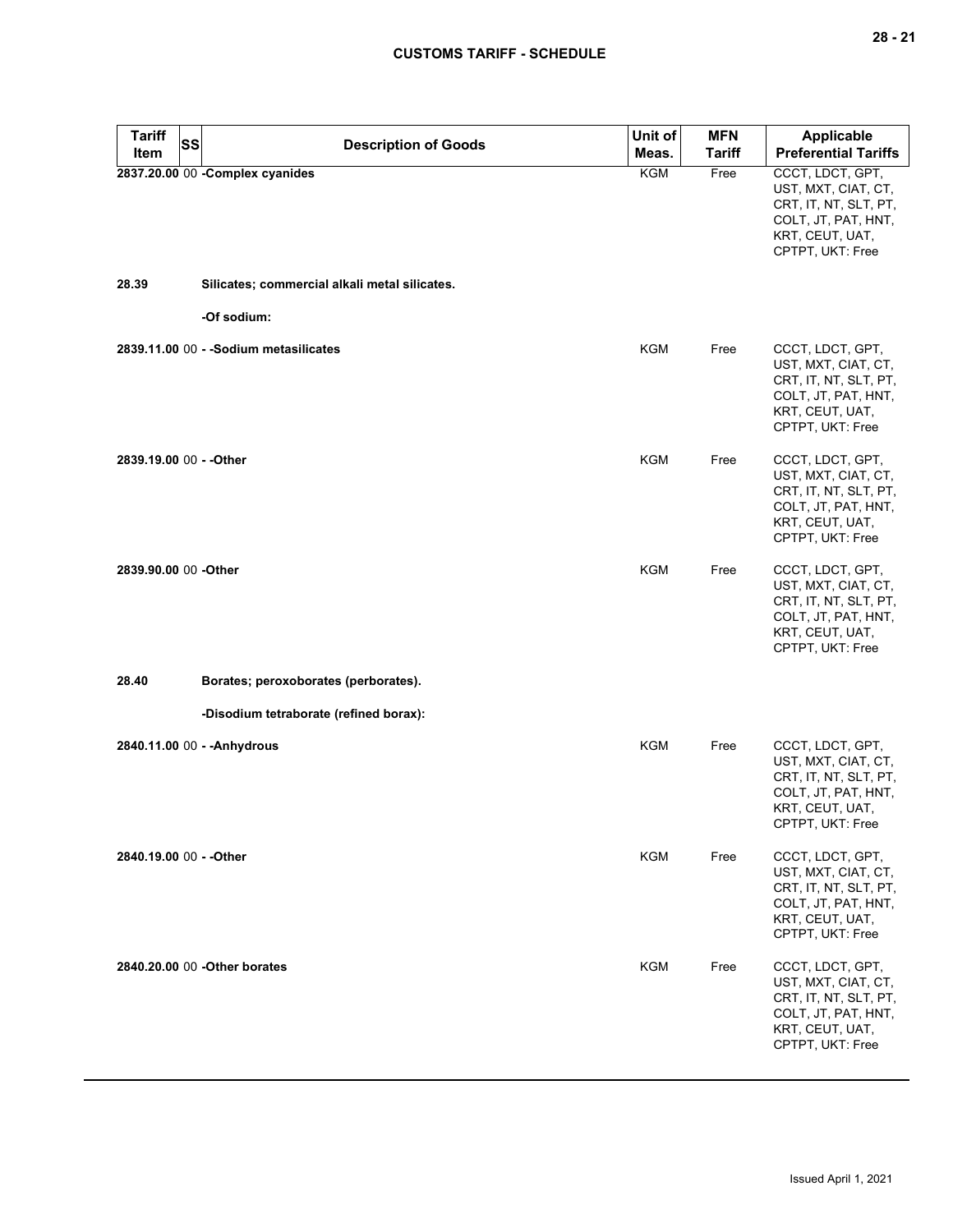| <b>Tariff</b><br><b>SS</b> | <b>Description of Goods</b>                                                                | Unit of    | <b>MFN</b>    | <b>Applicable</b>                                                                                                              |
|----------------------------|--------------------------------------------------------------------------------------------|------------|---------------|--------------------------------------------------------------------------------------------------------------------------------|
| Item                       |                                                                                            | Meas.      | <b>Tariff</b> | <b>Preferential Tariffs</b>                                                                                                    |
| 28.41                      | 2840.30.00 00 -Peroxoborates (perborates)<br>Salts of oxometallic or peroxometallic acids. | <b>KGM</b> | Free          | CCCT, LDCT, GPT,<br>UST, MXT, CIAT, CT,<br>CRT, IT, NT, SLT, PT,<br>COLT, JT, PAT, HNT,<br>KRT, CEUT, UAT,<br>CPTPT, UKT: Free |
|                            |                                                                                            |            |               |                                                                                                                                |
|                            | 2841.30.00 00 -Sodium dichromate                                                           | <b>KGM</b> | Free          | CCCT, LDCT, GPT,<br>UST, MXT, CIAT, CT,<br>CRT, IT, NT, SLT, PT,<br>COLT, JT, PAT, HNT,<br>KRT, CEUT, UAT,<br>CPTPT, UKT: Free |
|                            | 2841.50.00 00 -Other chromates and dichromates; peroxochromates                            | KGM        | Free          | CCCT, LDCT, GPT,<br>UST, MXT, CIAT, CT,<br>CRT, IT, NT, SLT, PT,<br>COLT, JT, PAT, HNT,<br>KRT, CEUT, UAT,<br>CPTPT, UKT: Free |
|                            | -Manganites, manganates and permanganates:                                                 |            |               |                                                                                                                                |
|                            | 2841.61.00 00 - -Potassium permanganate                                                    | KGM        | Free          | CCCT, LDCT, GPT,<br>UST, MXT, CIAT, CT,<br>CRT, IT, NT, SLT, PT,<br>COLT, JT, PAT, HNT,<br>KRT, CEUT, UAT,<br>CPTPT, UKT: Free |
| 2841.69.00 00 - - Other    |                                                                                            | <b>KGM</b> | Free          | CCCT, LDCT, GPT,<br>UST, MXT, CIAT, CT,<br>CRT, IT, NT, SLT, PT,<br>COLT, JT, PAT, HNT,<br>KRT, CEUT, UAT,<br>CPTPT, UKT: Free |
|                            | 2841.70.00 00 -Molybdates                                                                  | KGM        | Free          | CCCT, LDCT, GPT,<br>UST, MXT, CIAT, CT,<br>CRT, IT, NT, SLT, PT,<br>COLT, JT, PAT, HNT,<br>KRT, CEUT, UAT,<br>CPTPT, UKT: Free |
|                            | 2841.80.00 00 - Tungstates (wolframates)                                                   | <b>KGM</b> | Free          | CCCT, LDCT, GPT,<br>UST, MXT, CIAT, CT,<br>CRT, IT, NT, SLT, PT,<br>COLT, JT, PAT, HNT,<br>KRT, CEUT, UAT,<br>CPTPT, UKT: Free |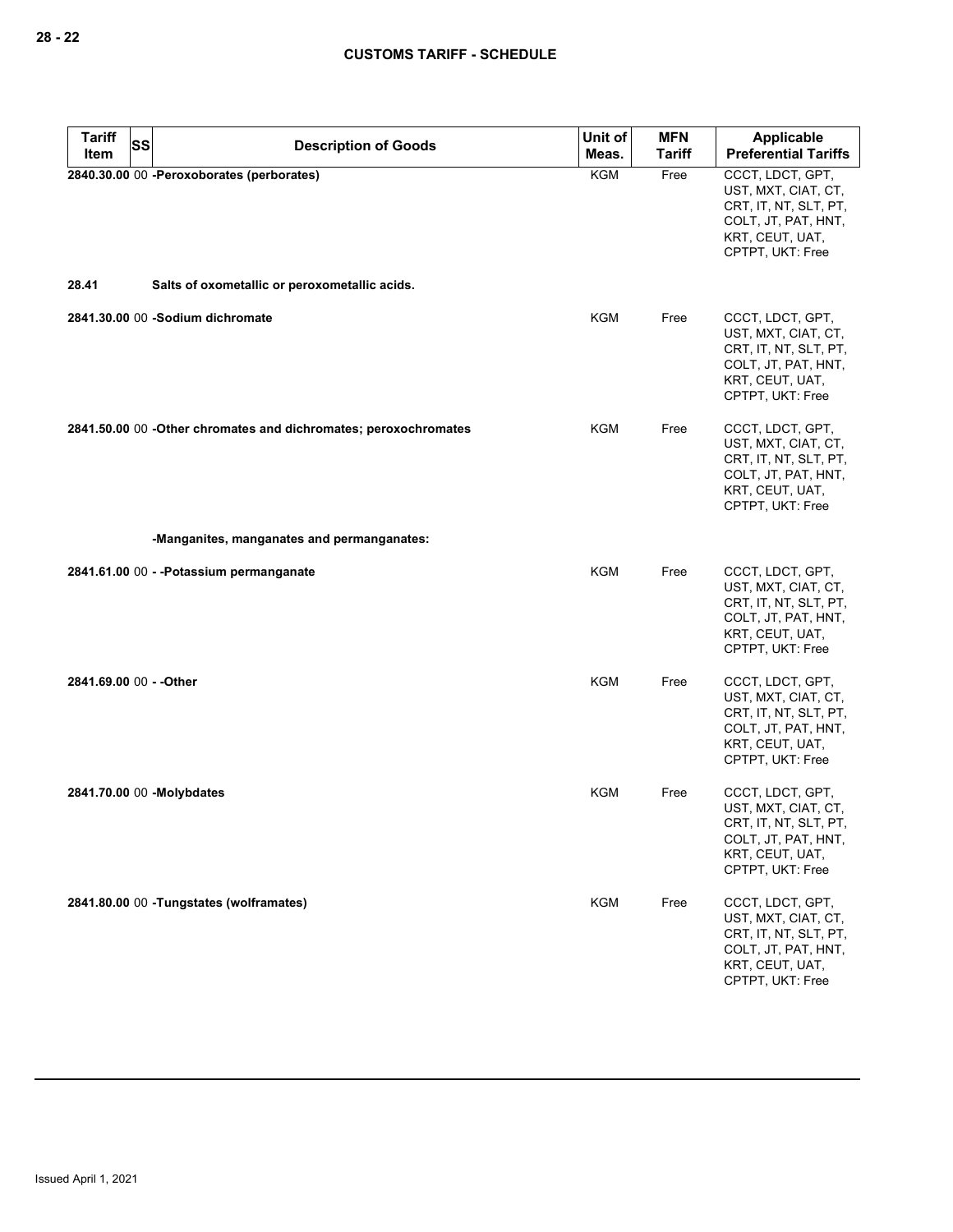| <b>Tariff</b><br>SS     | <b>Description of Goods</b>                                                                                                                         | Unit of    | <b>MFN</b> | Applicable                                                                                                                     |
|-------------------------|-----------------------------------------------------------------------------------------------------------------------------------------------------|------------|------------|--------------------------------------------------------------------------------------------------------------------------------|
| Item                    |                                                                                                                                                     | Meas.      | Tariff     | <b>Preferential Tariffs</b>                                                                                                    |
| 2841.90.00 00 -Other    |                                                                                                                                                     | <b>KGM</b> | Free       | CCCT, LDCT, GPT,<br>UST, MXT, CIAT, CT,<br>CRT, IT, NT, SLT, PT,<br>COLT, JT, PAT, HNT,<br>KRT, CEUT, UAT,<br>CPTPT, UKT: Free |
| 28.42                   | Other salts of inorganic acids or peroxoacids (including<br>aluminosilicates whether or not chemically defined), other than azides.                 |            |            |                                                                                                                                |
|                         | 2842.10.00 00 -Double or complex silicates, including aluminosilicates whether or not<br>chemically defined                                         | KGM        | Free       | CCCT, LDCT, GPT,<br>UST, MXT, CIAT, CT,<br>CRT, IT, NT, SLT, PT,<br>COLT, JT, PAT, HNT,<br>KRT, CEUT, UAT,<br>CPTPT, UKT: Free |
| 2842.90.00 00 -Other    |                                                                                                                                                     | <b>KGM</b> | Free       | CCCT, LDCT, GPT,<br>UST, MXT, CIAT, CT,<br>CRT, IT, NT, SLT, PT,<br>COLT, JT, PAT, HNT,<br>KRT, CEUT, UAT,<br>CPTPT, UKT: Free |
|                         | <b>VI. -MISCELLANEOUS</b>                                                                                                                           |            |            |                                                                                                                                |
| 28.43                   | Colloidal precious metals; inorganic or organic compounds of precious<br>metals, whether or not chemically defined; amalgams of precious<br>metals. |            |            |                                                                                                                                |
|                         | 2843.10.00 00 - Colloidal precious metals                                                                                                           | <b>KGM</b> | Free       | CCCT, LDCT, GPT,<br>UST, MXT, CIAT, CT,<br>CRT, IT, NT, SLT, PT,<br>COLT, JT, PAT, HNT,<br>KRT, CEUT, UAT,<br>CPTPT, UKT: Free |
|                         | -Silver compounds:                                                                                                                                  |            |            |                                                                                                                                |
|                         | 2843.21.00 00 - - Silver nitrate                                                                                                                    | <b>KGM</b> | Free       | CCCT, LDCT, GPT,<br>UST, MXT, CIAT, CT,<br>CRT, IT, NT, SLT, PT,<br>COLT, JT, PAT, HNT,<br>KRT, CEUT, UAT,<br>CPTPT, UKT: Free |
| 2843.29.00 00 - - Other |                                                                                                                                                     | <b>KGM</b> | Free       | CCCT, LDCT, GPT,<br>UST, MXT, CIAT, CT,<br>CRT, IT, NT, SLT, PT,<br>COLT, JT, PAT, HNT,<br>KRT, CEUT, UAT,<br>CPTPT, UKT: Free |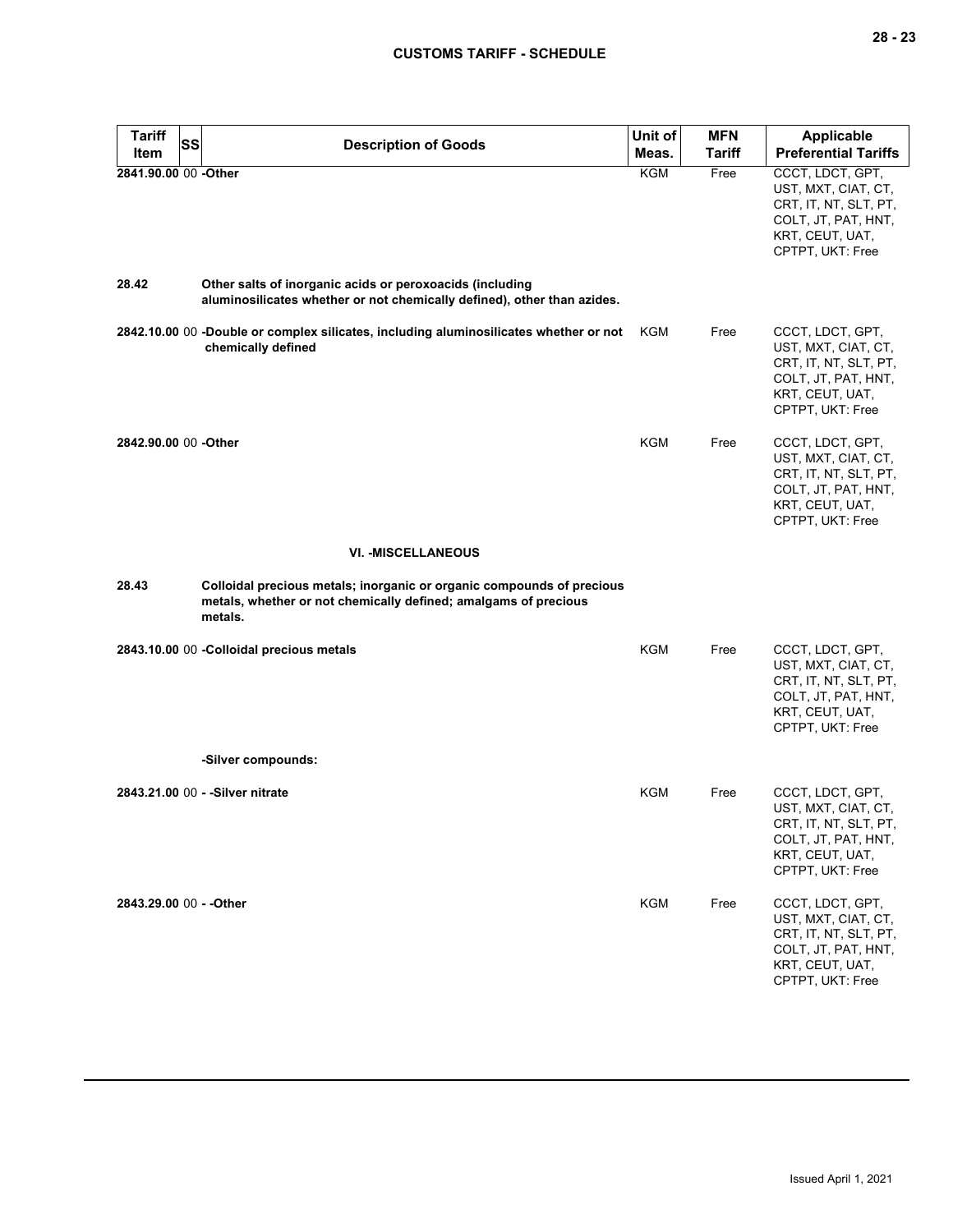| <b>Tariff</b><br>Item | SS | <b>Description of Goods</b>                                                                                                                                                                                                                                         | Unit of<br>Meas. | <b>MFN</b><br>Tariff | <b>Applicable</b><br><b>Preferential Tariffs</b>                                                                               |
|-----------------------|----|---------------------------------------------------------------------------------------------------------------------------------------------------------------------------------------------------------------------------------------------------------------------|------------------|----------------------|--------------------------------------------------------------------------------------------------------------------------------|
|                       |    | 2843.30.00 00 -Gold compounds                                                                                                                                                                                                                                       | <b>KGM</b>       | Free                 | CCCT, LDCT, GPT,                                                                                                               |
|                       |    | 2843.90.00 00 - Other compounds; amalgams                                                                                                                                                                                                                           | KGM              | Free                 | UST, MXT, CIAT, CT,<br>CRT, IT, NT, SLT, PT,<br>COLT, JT, PAT, HNT,<br>KRT, CEUT, UAT,<br>CPTPT, UKT: Free<br>CCCT, LDCT, GPT, |
|                       |    |                                                                                                                                                                                                                                                                     |                  |                      | UST, MXT, CIAT, CT,<br>CRT, IT, NT, SLT, PT,<br>COLT, JT, PAT, HNT,<br>KRT, CEUT, UAT,<br>CPTPT, UKT: Free                     |
| 28.44                 |    | Radioactive chemical elements and radioactive isotopes (including the<br>fissile or fertile chemical elements and isotopes) and their compounds;<br>mixtures and residues containing these products.                                                                |                  |                      |                                                                                                                                |
|                       |    | 2844.10.00 00 -Natural uranium and its compounds; alloys, dispersions (including<br>cermets), ceramic products and mixtures containing natural uranium or<br>natural uranium compounds                                                                              | <b>KGM</b>       | Free                 | CCCT, LDCT, GPT,<br>UST, MXT, CIAT, CT,<br>CRT, IT, NT, SLT, PT,<br>COLT, JT, PAT, HNT,<br>KRT, CEUT, UAT,<br>CPTPT, UKT: Free |
|                       |    | 2844.20.00 00 -Uranium enriched in U235 and its compounds; plutonium and its<br>compounds; alloys, dispersions (including cermets), ceramic products<br>and mixtures containing uranium enriched in U235, plutonium or<br>compounds of these products               | KGM              | Free                 | CCCT, LDCT, GPT,<br>UST, MXT, CIAT, CT,<br>CRT, IT, NT, SLT, PT,<br>COLT, JT, PAT, HNT,<br>KRT, CEUT, UAT,<br>CPTPT, UKT: Free |
|                       |    | 2844.30.00 00 -Uranium depleted in U235 and its compounds; thorium and its<br>compounds; alloys, dispersions (including cermets), ceramic products<br>and mixtures containing uranium depleted in U235, thorium or<br>compounds of these products                   | KGM              | Free                 | CCCT, LDCT, GPT,<br>UST, MXT, CIAT, CT,<br>CRT, IT, NT, SLT, PT,<br>COLT, JT, PAT, HNT,<br>KRT, CEUT, UAT,<br>CPTPT, UKT: Free |
| 2844.40.00            |    | -Radioactive elements and isotopes and compounds other than those of<br>subheading 2844.10, 2844.20 or 2844.30; alloys, dispersions (including<br>cermets), ceramic products and mixtures containing these elements,<br>isotopes or compounds; radioactive residues |                  | Free                 | CCCT, LDCT, GPT,<br>UST, MXT, CIAT, CT,<br>CRT, IT, NT, SLT, PT,<br>COLT, JT, PAT, HNT,<br>KRT, CEUT, UAT,<br>CPTPT, UKT: Free |
|                       |    |                                                                                                                                                                                                                                                                     | MBQ              |                      |                                                                                                                                |
|                       |    | 2844.50.00 00 -Spent (irradiated) fuel elements (cartridges) of nuclear reactors                                                                                                                                                                                    | KGM              | Free                 | CCCT, LDCT, GPT,<br>UST, MXT, CIAT, CT,<br>CRT, IT, NT, SLT, PT,<br>COLT, JT, PAT, HNT,<br>KRT, CEUT, UAT,<br>CPTPT, UKT: Free |
| 28.45                 |    | Isotopes other than those of heading 28.44; compounds, inorganic or<br>organic, of such isotopes, whether or not chemically defined.                                                                                                                                |                  |                      |                                                                                                                                |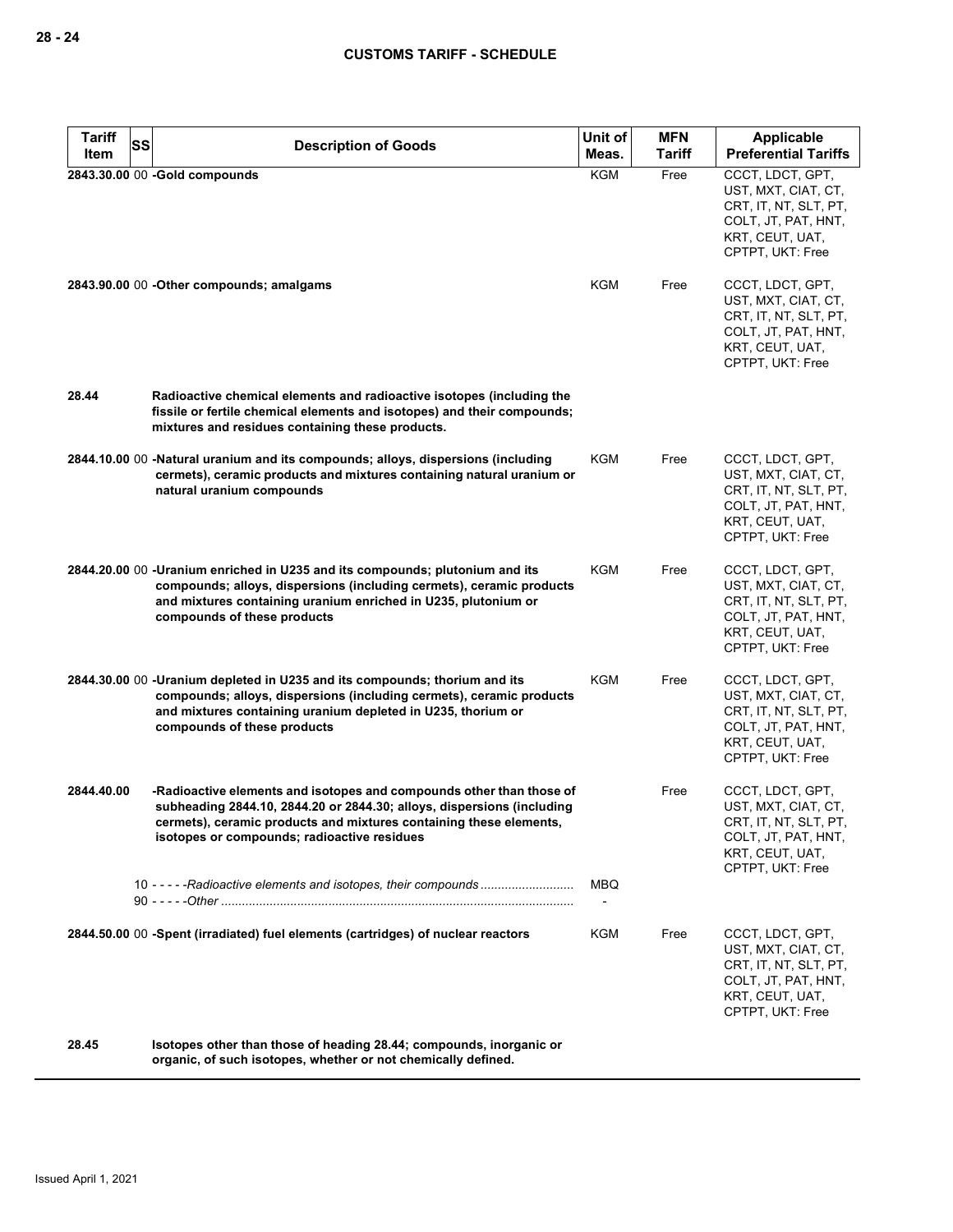| <b>Tariff</b><br>ltem     | <b>SS</b> | <b>Description of Goods</b>                                                                                         | Unit of<br>Meas.  | <b>MFN</b><br>Tariff | <b>Applicable</b><br><b>Preferential Tariffs</b>                                                                               |
|---------------------------|-----------|---------------------------------------------------------------------------------------------------------------------|-------------------|----------------------|--------------------------------------------------------------------------------------------------------------------------------|
|                           |           | 2845.10.00 00 - Heavy water (deuterium oxide)                                                                       | KGM               | Free                 | CCCT, LDCT, GPT,<br>UST, MXT, CIAT, CT,<br>CRT, IT, NT, SLT, PT,<br>COLT, JT, PAT, HNT,<br>KRT, CEUT, UAT,<br>CPTPT, UKT: Free |
| 2845.90.00 00 -Other      |           |                                                                                                                     | KGM               | Free                 | CCCT, LDCT, GPT,<br>UST, MXT, CIAT, CT,<br>CRT, IT, NT, SLT, PT,<br>COLT, JT, PAT, HNT,<br>KRT, CEUT, UAT,<br>CPTPT, UKT: Free |
| 28.46                     |           | Compounds, inorganic or organic, of rare-earth metals, of yttrium or of<br>scandium or of mixtures of these metals. |                   |                      |                                                                                                                                |
|                           |           | 2846.10.00 00 -Cerium compounds                                                                                     | <b>KGM</b>        | Free                 | CCCT, LDCT, GPT,<br>UST, MXT, CIAT, CT,<br>CRT, IT, NT, SLT, PT,<br>COLT, JT, PAT, HNT,<br>KRT, CEUT, UAT,<br>CPTPT, UKT: Free |
| 2846.90.00 00 -Other      |           |                                                                                                                     | <b>KGM</b>        | Free                 | CCCT, LDCT, GPT,<br>UST, MXT, CIAT, CT,<br>CRT, IT, NT, SLT, PT,<br>COLT, JT, PAT, HNT,<br>KRT, CEUT, UAT,<br>CPTPT, UKT: Free |
| 2847.00.00                |           | Hydrogen peroxide, whether or not solidified with urea.                                                             |                   | Free                 | CCCT, LDCT, GPT,<br>UST, MXT, CIAT, CT,<br>CRT, IT, NT, SLT, PT,<br>COLT, JT, PAT, HNT,<br>KRT, CEUT, UAT,<br>CPTPT, UKT: Free |
|                           |           |                                                                                                                     | <b>KNS</b><br>KGM |                      |                                                                                                                                |
| 28.49                     |           | Carbides, whether or not chemically defined.                                                                        |                   |                      |                                                                                                                                |
|                           |           | 2849.10.00 00 -Of calcium                                                                                           | KGM               | Free                 | CCCT, LDCT, GPT,<br>UST, MXT, CIAT, CT,<br>CRT, IT, NT, SLT, PT,<br>COLT, JT, PAT, HNT,<br>KRT, CEUT, UAT,<br>CPTPT, UKT: Free |
| 2849.20.00 00 -Of silicon |           |                                                                                                                     | KGM               | Free                 | CCCT, LDCT, GPT,<br>UST, MXT, CIAT, CT,<br>CRT, IT, NT, SLT, PT,<br>COLT, JT, PAT, HNT,<br>KRT, CEUT, UAT,<br>CPTPT, UKT: Free |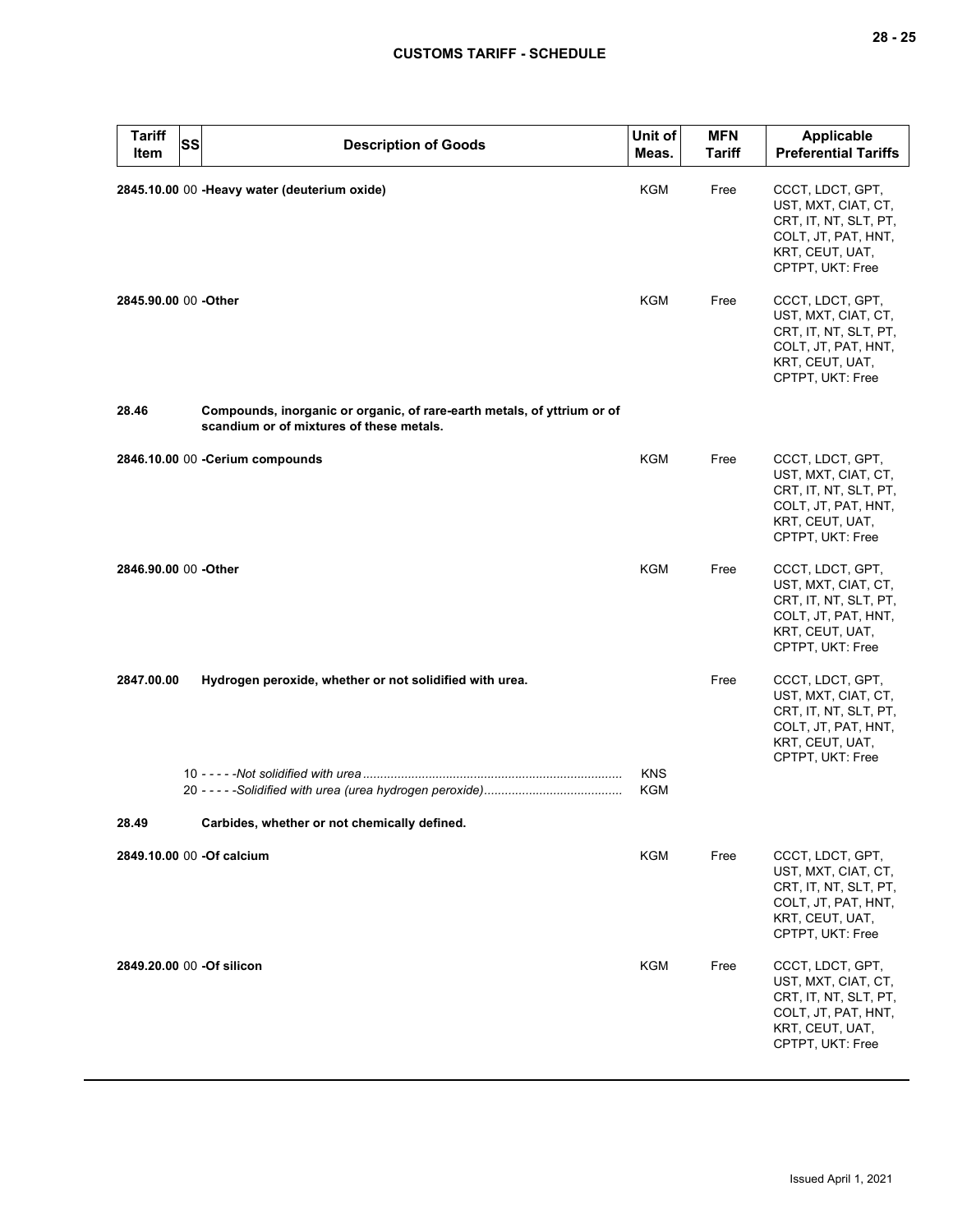| <b>Tariff</b><br>Item     | <b>SS</b> | <b>Description of Goods</b>                                                                                                                                                                                                                                                                                          | Unit of<br>Meas.  | <b>MFN</b><br><b>Tariff</b> | Applicable<br><b>Preferential Tariffs</b>                                                                                      |
|---------------------------|-----------|----------------------------------------------------------------------------------------------------------------------------------------------------------------------------------------------------------------------------------------------------------------------------------------------------------------------|-------------------|-----------------------------|--------------------------------------------------------------------------------------------------------------------------------|
| 2849.90.00                |           | -Other                                                                                                                                                                                                                                                                                                               | KGM<br><b>KGM</b> | Free                        | CCCT, LDCT, GPT,<br>UST, MXT, CIAT, CT,<br>CRT, IT, NT, SLT, PT,<br>COLT, JT, PAT, HNT,<br>KRT, CEUT, UAT,<br>CPTPT, UKT: Free |
|                           |           | 2850.00.00 00 Hydrides, nitrides, azides, silicides and borides, whether or not<br>chemically defined, other than compounds which are also carbides of<br>heading 28.49.                                                                                                                                             | KGM               | Free                        | CCCT, LDCT, GPT,<br>UST, MXT, CIAT, CT,<br>CRT, IT, NT, SLT, PT,<br>COLT, JT, PAT, HNT,<br>KRT, CEUT, UAT,<br>CPTPT, UKT: Free |
| 28.52                     |           | Inorganic or organic compounds of mercury, whether or not chemically<br>defined, excluding amalgams.                                                                                                                                                                                                                 |                   |                             |                                                                                                                                |
|                           |           | 2852.10.00 00 - Chemically defined                                                                                                                                                                                                                                                                                   | <b>KGM</b>        | Free                        | CCCT, LDCT, GPT,<br>UST, MXT, CIAT, CT,<br>CRT, IT, NT, SLT, PT,<br>COLT, JT, PAT, HNT,<br>KRT, CEUT, UAT,<br>CPTPT, UKT: Free |
| 2852.90                   |           | -Other                                                                                                                                                                                                                                                                                                               |                   |                             |                                                                                                                                |
|                           |           | 2852.90.10 00 - - - Mercury albuminate;<br>Nucleoproteids of mercury                                                                                                                                                                                                                                                 | KGM               | 6.5%                        | CCCT, LDCT, UST,<br>MXT, ciat, CT, CRT, PT,<br>COLT, JT, PAT, HNT,<br>KRT, CEUT, UAT,<br>CPTPT, UKT: Free<br>GPT: 3%           |
| 2852.90.90 00 - - - Other |           |                                                                                                                                                                                                                                                                                                                      | KGM               | Free                        | CCCT, LDCT, GPT,<br>UST, MXT, CIAT, CT,<br>CRT, IT, NT, SLT, PT,<br>COLT, JT, PAT, HNT,<br>KRT, CEUT, UAT,<br>CPTPT, UKT: Free |
| 28.53                     |           | Phosphides, whether or not chemically defined, excluding<br>ferrophosphorus; other inorganic compounds (including distilled or<br>conductivity water and water of similar purity); liquid air (whether or not<br>rare gases have been removed); compressed air; amalgams, other than<br>amalgams of precious metals. |                   |                             |                                                                                                                                |
|                           |           | 2853.10.00 00 - Cyanogen chloride (chlorcyan)                                                                                                                                                                                                                                                                        | KGM               | Free                        | CCCT, LDCT, GPT,<br>UST, MXT, CIAT, CT,<br>CRT, IT, NT, SLT, PT,<br>COLT, JT, PAT, HNT,<br>KRT, CEUT, UAT,<br>CPTPT, UKT: Free |